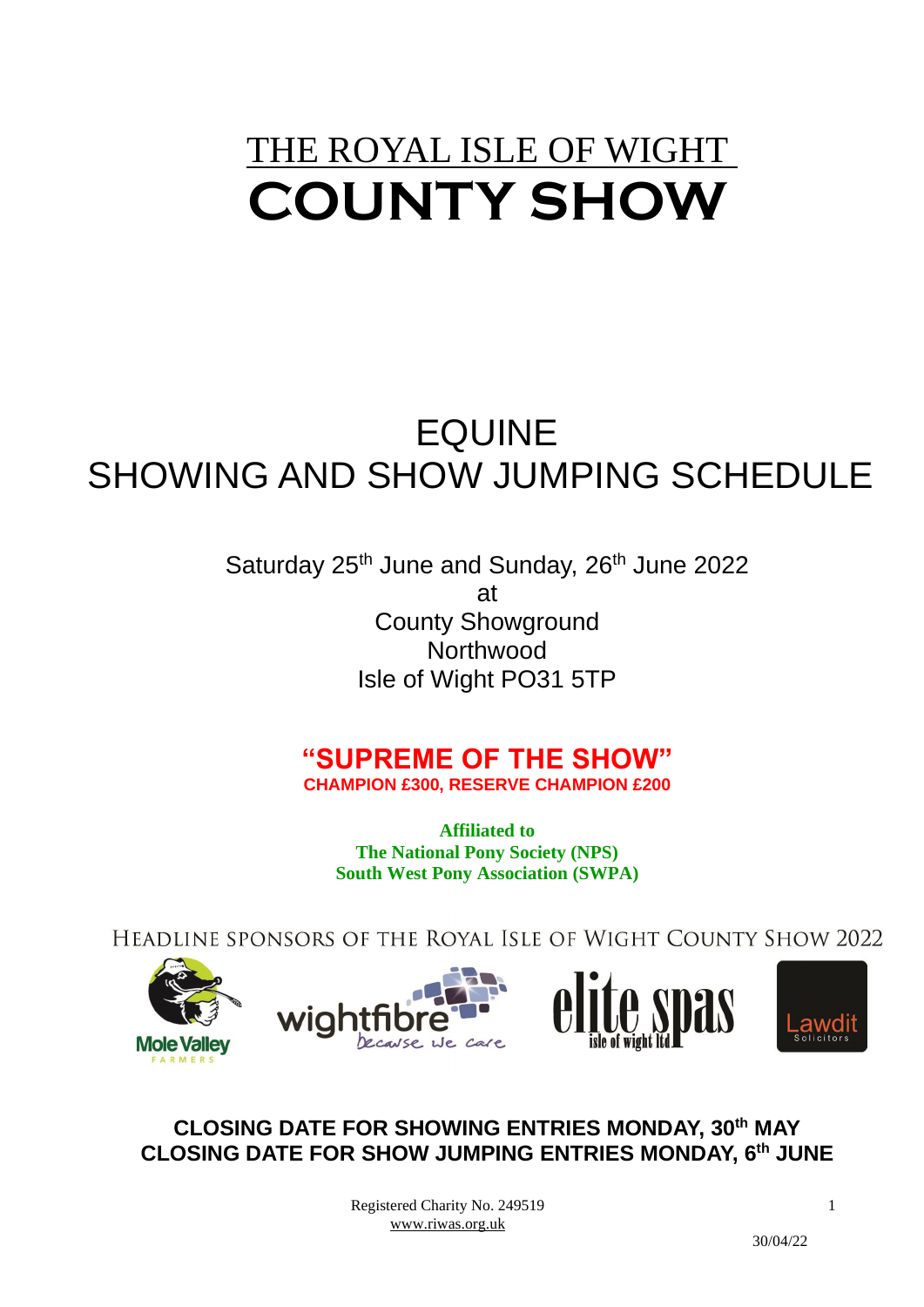#### **GENERAL CONDITIONS**

**1.** Entry fees for all classes with the exception of show jumping: **MEMBERS £12, NON-MEMBERS £15.**

#### **2. SHOWING PRIZE MONEY 2022** Each Class £20, £10 & £5 Each Champion £20 & rosette, Each Reserve Champion £10 & rosette  **"SUPREME OF THE SHOW" CHAMPION £300, RESERVE CHAMPION £200**

- **3.** The Show Committee and the Landowners accept no liability for any occurrence on the Showground. Competitors and their supporters and friends are required to have regard for the Health and Safety of others. The onus is on every rider who suffers a fall or anybody who suffers an injury whilst on the Showground, to report the fall/injury to the Show Secretary.
- **4.** First Aid cover will be available on the Showground. A vet will be on call.
- **5.** No exhibitor may enter or show a horse/pony under a judge who is known to have bred, sold, produced or received financial gain for that horse/pony. (Stud fees are exempt from financial gain).
- **6.** Instructions from the Safety Officer are to be followed at all times. Failure to do so will result in dismissal from the Showground. HORSES MUST STAY WITHIN DESIGNATED AREAS
- **7.** Hard hats conforming to PAS015, VG1, ASTM F1163 or SNELL E2001/2016 with chin straps, properly adjusted and fastened, **must** be worn by **everyone riding** on the Showground.
- **8.** People leading ponies in Leading Rein classes **must** be **sixteen years old or over.**
- **9.** Handlers 14 years & under competing the in-hand classes are required to wear a hard hat as above. All Grooms must wear a head covering/hat whilst in the Show Ring.
- **10.** STALLIONS Appropriate stallion bridle discs must be worn
- **11.** Riders, handlers and their grooms must, at all times, present themselves in the show ring correctly, neatly and smartly dressed.
- **12.** HORSES/PONIES ARE NOT PERMITTED IN PUBLIC AREAS.
- **13.** Horses tied to boxes MUST NOT be left unattended.
- **14.** All rubbish must be removed and Horseboxes and Trailers must not be cleaned out on the Showground. Please clear hay debris, droppings, etc from around your box/trailer.
- **15. A STAMPED ADDRESSED C5 (229 x 162mm) ENVELOPE MUST BE ENCLOSED IN ORDER THAT ENTRY PASSES & NUMBERS MAY BE FORWARDED**. Admission passes will be allocated as follows: 1 horse entered – 2 wristband passes / 2 horses entered – 3 wristband passes / 3 horses entered – 4 wristband passes. Thereafter 1 wristband pass per horse up to a maximum of 6 wristband passes. **This allocation is only intended to relate to those preparing, handling or riding animals. Children under 16 and Society members are admitted free of charge.** Admission tickets for additional guests may be purchased at the public entrance gate.
- *16.* **Mainland entries** *should be prepared to book early on the ferries. Wightlink (0871 3761000) [www.wightlink.co.uk](http://www.wightlink.co.uk/) or Red Funnel (0844 844 9988) www.redfunnel.co.uk. Lorries/trailers should be booked via freight services. A limited number of discounted horsebox fares may be available on Wightlink routes on a 'first come' basis. Please contact the office for further information.*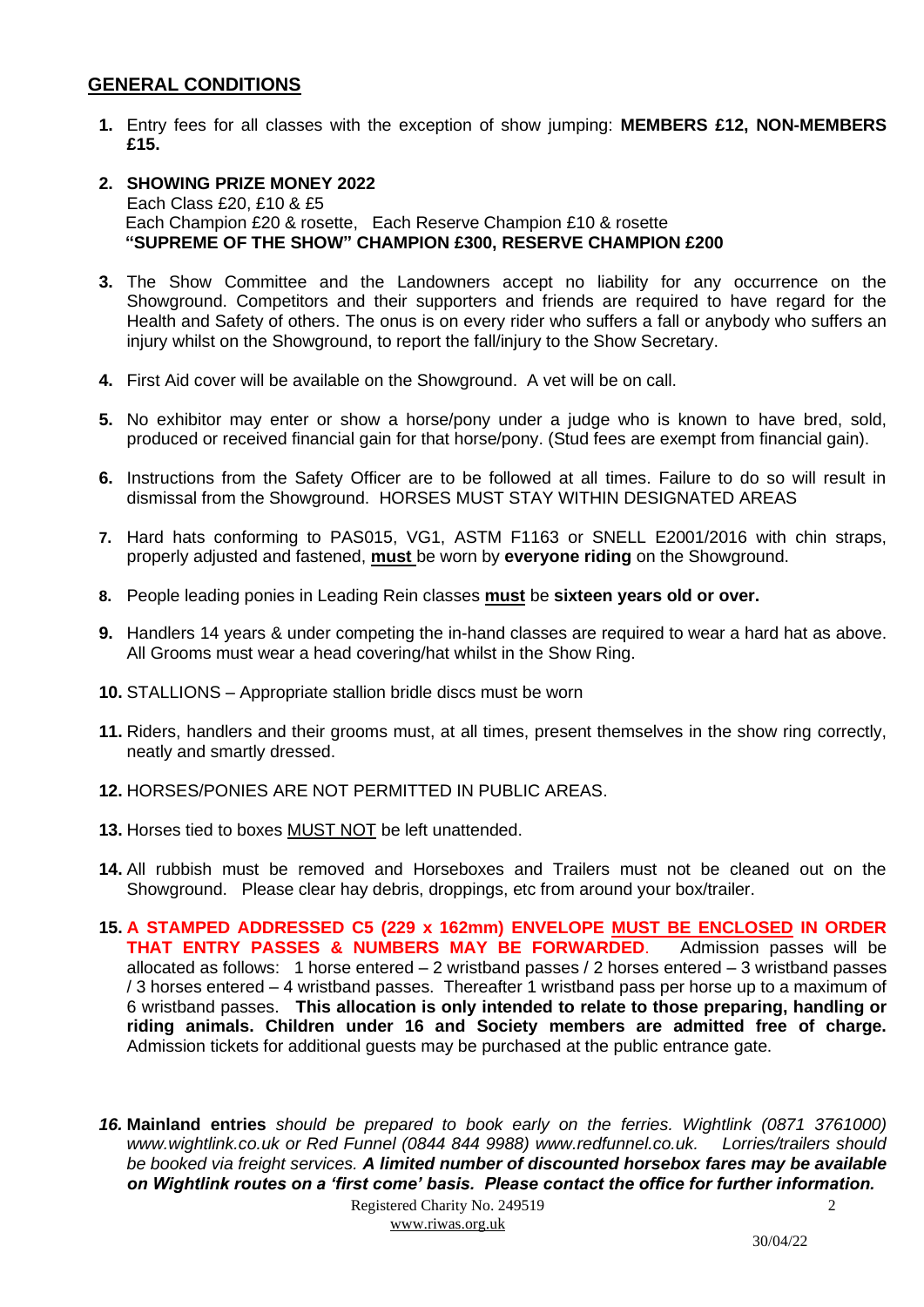- **17.** Certain cups and trophies must remain with the Society therefore competitors who win a cup may be presented with a replacement trophy. Cup winners are responsible for insuring cups whilst in their possession and for returning them in the condition that they were awarded in.
- **18.** Dogs are to be kept on leads at all times.

All entries, with appropriate fees, to: Isle of Wight County Show Ltd. (Horse Show Entries), Shide Meadows Centre, Shide Road, Newport, PO30 1HR

\*\*No entry will be accepted without the appropriate fee **AND £3** per rider/handler for First Aid cover Cheques to be made payable to Isle of Wight County Show Ltd.

BACS payments: Isle of Wight County Show Ltd - Sort Code: 54-10-34 - A/c No. 47601981 Ref: 'Equine + Exhibitor's Name'

**Closing date for Showing entries is Monday 30th May**. **Entries received after this date and before Monday 6 th June will be charged at £5.00 extra per class. NO ENTRIES WILL BE ACCEPTED AFTER FINAL CLOSING DATE [6 th June]. \*\*PLEASE NOTE: Show Jumping Entries MUST be made via Horse Monkey only**

**THERE CAN BE NO SUBSTITUTIONS AND NO RETURN OF FEES AFTER THE CLOSING DATE UNLESS A VET'S OR DOCTOR'S CERTIFICATE IS PRODUCED.**

**ALL CUPS MUST BE RETURNED TO THE COUNTY SHOW OFFICE, SHIDE MEADOWS CENTRE, SHIDE ROAD, NEWPORT, PO30 1HR [Entrance by National Tyre Centre] BEFORE MONDAY,30th MAY 2022.**

**HORSE PASSPORTS MUST BE AVAILABLE FOR INSPECTION BY TRADING STANDARDS AT THE SHOW**

**~~~~~~~~~~~~~~~~~~~~~~~~~~~~~~~~~~~~~~~~~~~~~~~~~~~~~~~~~~~~~~~~~~~~~~~~~~~~**

#### **Qualifications/Specific Rules – National Pony Society (NPS)**

This show is affiliated to the National Pony Society. These classes are open to members and nonmembers of the NPS but the owner must be a qualifying or life member to qualify and enter the finals at the 2022 National Pony Society Summer Championships**.**

#### **Qualifying Rules - South West Pony Association Championship (SWPA)**

This show is a qualifier for the South West Pony Association Championships to be held on  $1 - 3$ September 2022 at The David Broome Event Centre, Crick, Monmouthshire. NP26 5XP

To qualify for the Championships:

#### **SWPA Members**

Enter one of the qualifying classes. Be either first or second in the class, and get your card signed. Take a picture of the card and upload via [www.showingscene.com](http://www.showingscene.com/)

### **Non SWPA Members**

Enter one of the qualifying classes. Register on-line at www.showingscene.com within 14 days of qualification Send an Email to RichardatSWPA@aol.com advising of the show you attended, the class entered, and the position gained. You will be sent Qualifying Cards for the Horses / Ponies registered.

**Please Note**: Registration fee for 2021/2 is £20 to include all members of the family and equines owned by the family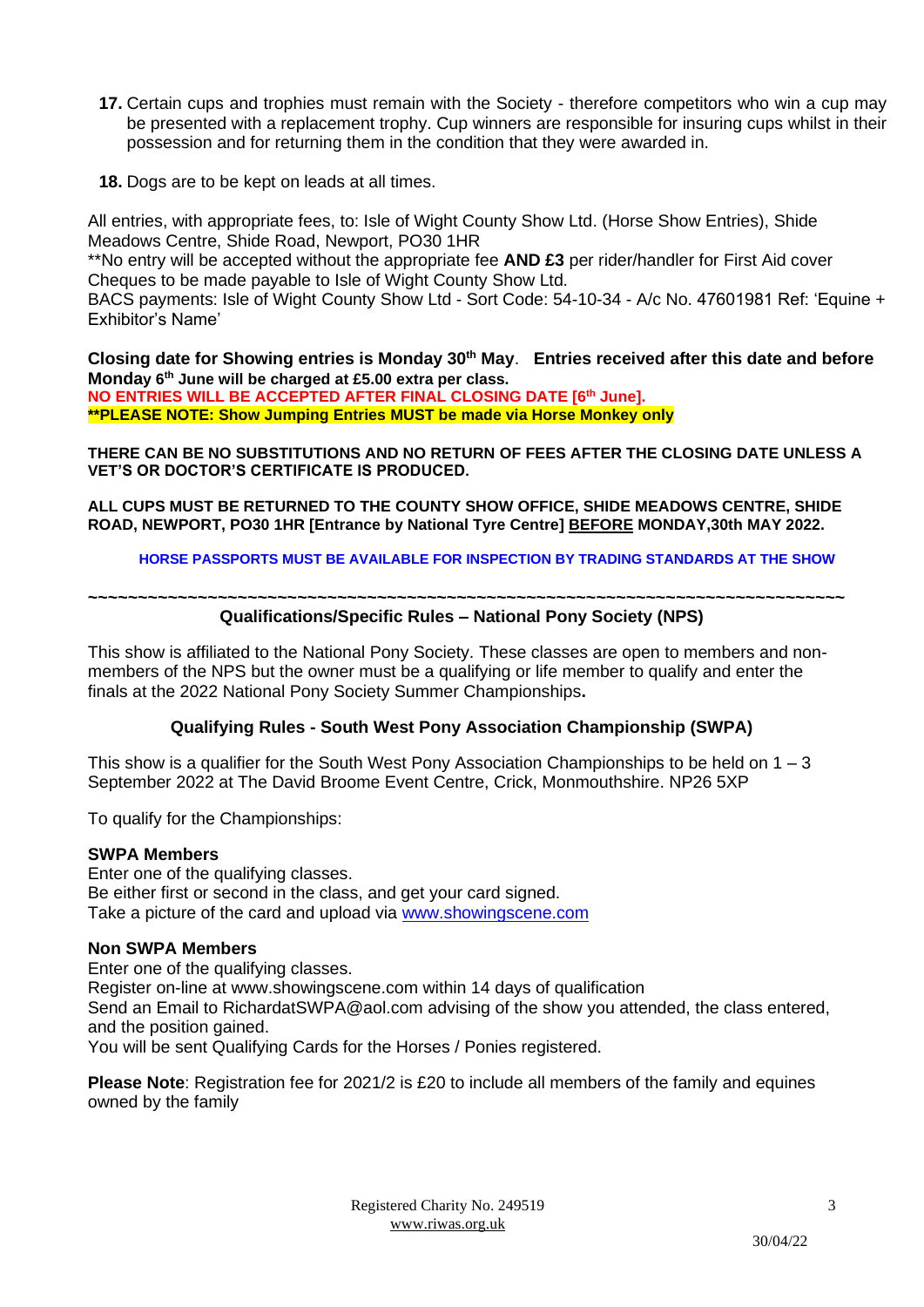# **Saturday, 25 th June 2022**

#### **(to start at approx 9.a.m) MOUNTAIN AND MOORLAND PONIES Judge – Jane Upton**

## Open to Mountain and Moorland ponies registered with their respective Pure-Bred societies of Connemara, Dales, Dartmoor, Exmoor, Fell, Highland, New Forest, Shetland, Welsh A, B, C and D. Stallion, mare, gelding, colt and filly. Rider any age.

**The WELSH PERPETUAL CHALLENGE CUP** (Y.CWMPAN CYMNREIG) presented by the IW WELSH SOCIETY will be awarded to the best Welsh Cob (sec D). The 2 highest placed cobs in Classes 3, 8, 10, 16 & 18. Handlers to provide and wear a white armband.

**The Bramshaw Penny Lane Trophy** presented by Mrs. R. Edwards will be awarded to the winner of the In-Hand Mountain and Moorland Pony Championship

**The Cuckoo Memorial Trophy** presented by the late Mrs. J. Spurgin will be awarded to the winner of the Ridden Mountain and Moorland Championship

**The Vectis Stud Perpetual Challenge Cup** presented by Miss A.M. Reed will be awarded to the highest placed Mountain and Moorland in the "SUPREME OF THE SHOW" Championship

## **STALLIONS**

Riders of small breeds must have attained their  $12<sup>th</sup>$  birthday before  $1<sup>st</sup>$  January in the current year Riders of large breeds must have attained their  $14<sup>th</sup>$  birthday before  $1<sup>st</sup>$  January in the current year Appropriate stallion bridle discs must be worn

**N.B. Hard hats to current British Standards must be worn by all handlers [General Condition 6] , however this is not a National Pony Society requirement with the exception of all children 14 years & under.**

## **MOUNTAIN & MOORLAND RIDDEN**

**Open to Ridden Mountain & Moorland ponies registered with their respective Pure-Bred Societies – Stallion, mare, or gelding 4 years and over.**

#### **The NPS/ROBINSON M&M Junior Ridden National Championship**

- a) Mares and geldings four years old and over, registered in the main body of their respective Breed Society stud book.
- b) The owner does not have to be an NPS member for the pony to enter this competition but only ponies owned by NPS Qualifying or Life members can qualify for the final.
- c) The highest placed pony, owned by an NPS member, in each class goes forward to the final. Where this pony has already qualified, the pony standing next in line, which is owned by an NPS member and has not already qualified, receives the qualification. Qualification goes no lower than third place.
- d) To be shown in any suitable bridle.
- e) A minimum of 6 ponies must be stripped in qualifying rounds. All ponies must be stripped in the NPS Final

## **CLASS 1 MOUNTAIN & MOORLAND JUNIOR RIDDEN SMALL BREEDS**

Open to registered Dartmoor, Exmoor, Shetland, Welsh Section A, Welsh Section B mares and geldings four years old and over. Riders must not have attained their 14th birthday before the 1st January in the current year.

#### *THIS CLASS IS KINDLY SPONSORED BY:* Barnstore

## **CLASS 2 MOUNTAIN & MOORLAND JUNIOR RIDDEN LARGE BREEDS - not exceeding 138cm**

Open to registered Dales, Fell, Highland, New Forest, Connemara and Welsh Section C mares and geldings four years old and over, not exceeding 138 cm. Riders must not have attained their 18th birthday before 1st January in the current year.

*THIS CLASS IS KINDLY SPONSORED BY:* R & R Containers

Registered Charity No. 249519 [www.riwas.org.uk](http://www.riwas.org.uk/)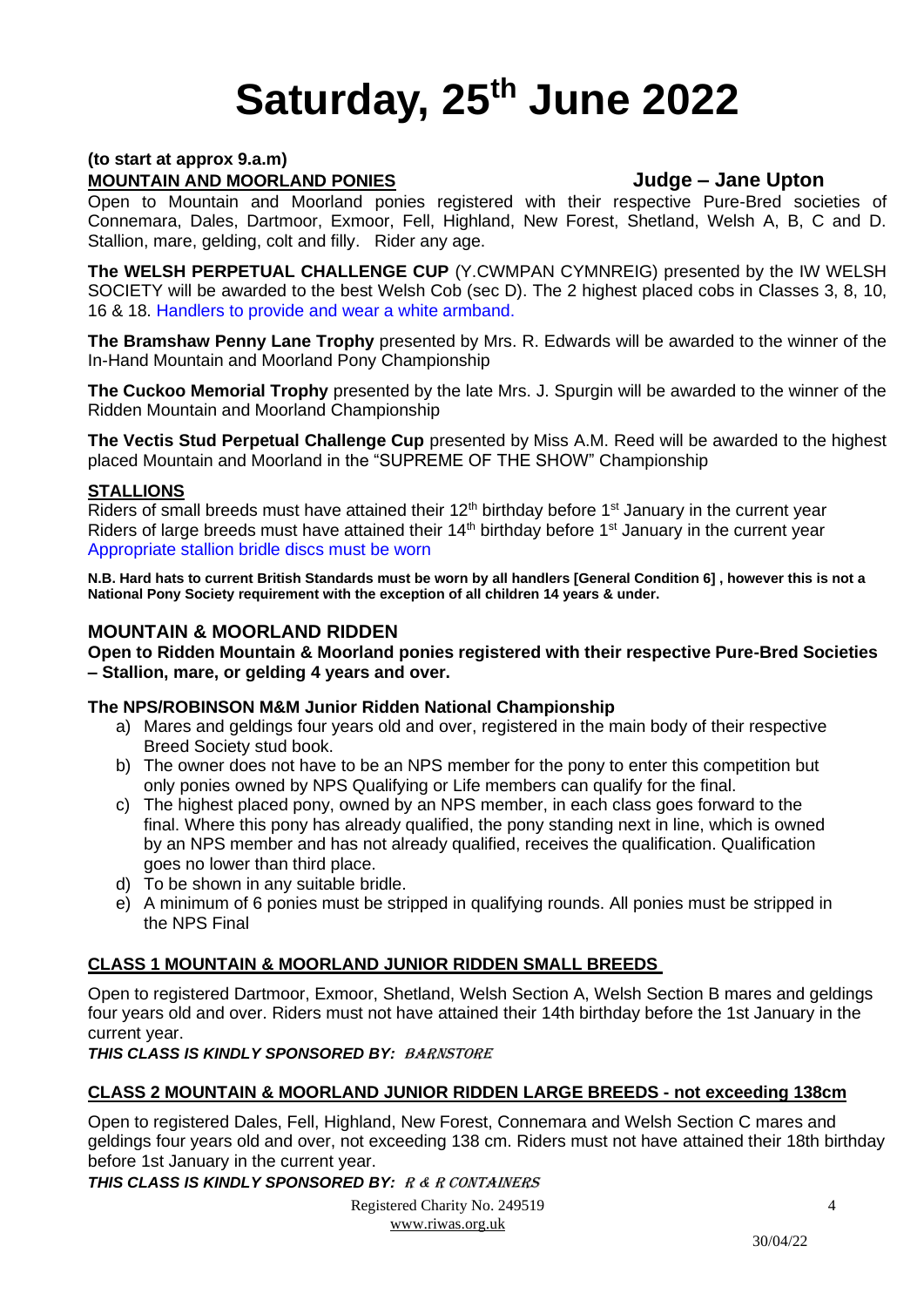## **CLASS 3 MOUNTAIN & MOORLAND JUNIOR RIDDEN LARGE BREEDS - exceeding 138cm**

Open to registered Dales, Fell, Highland, New Forest, Connemara and Welsh Section D, mares and geldings four years old and over, exceeding 138 cm but not exceeding 148cms (except for Welsh Section D and Dales). Riders must not have attained their 18th birthday before 1st January in the current year. *THIS CLASS IS KINDLY SPONSORED BY:* Priory School

## **The NPS/PICTON M&M Novice Ridden National Championship**

a) Stallions, mares and geldings four years old and over, registered in the main body of their respective Breed Society stud book.

A pony is not eligible to compete if, before 1st January in the current year (**NB: Please note any results from 2020 are exempt),** it has done any of the following:

- i. Won an open affiliated mixed M&M Ridden class
- ii. Qualified for Horse of the Year Show, BSPS Lemeiux Final or RIHS Open M&M Ridden classes
- iii. Qualified for the M&M Novice or Intermediate Ridden final at the NPS Summer Championship show (N.B. Ponies can compete as novices in this competition for two consecutive years provided, they do not submit an entry to the final in the first year). **2020 is excluded when calculating consecutive years.**
- iv. If a pony qualifies for Horse of the Year Show, BSPS Lemeiux Final or RIHS in its second year it is immediately de-noviced and cannot compete in the Picton Final.
- b) Rider any age, except stallions.

c) The owner does not have to be an NPS member for the pony to enter this competition but only ponies owned by NPS Qualifying or Life members can qualify for the final.

d) The highest placed pony, owned by an NPS member, in each class goes forward to the final. Where this pony has already qualified the pony standing next in line, which is owned by an NPS member and has not already qualified, receives the qualification. Qualification goes no lower than third place.

e) Ponies must be shown in a snaffle bit.

f) A minimum of 6 ponies must be stripped in qualifying rounds. All ponies must be stripped in the NPS Final.

## **CLASS 4 MOUNTAIN AND MOORLAND NOVICE RIDDEN**

Open to Dartmoor, Exmoor, Shetland *THIS CLASS IS KINDLY SPONSORED BY:* Nigel Read Plumbing

## **CLASS 5 MOUNTAIN AND MOORLAND NOVICE RIDDEN**

Open to Welsh A, Welsh B *THIS CLASS IS KINDLY SPONSORED BY:* BCM

#### **CLASS 6 MOUNTAIN AND MOORLAND NOVICE RIDDEN**

Open to New Forest and Connemara *THIS CLASS IS KINDLY SPONSORED BY:* Paul Gidley

## **CLASS 7 MOUNTAIN AND MOORLAND NOVICE RIDDEN**

Open to Fell, Highland, Dales *THIS CLASS IS KINDLY SPONSORED BY:* Westover Manor

#### **CLASS 8 MOUNTAIN AND MOORLAND NOVICE RIDDEN**

Open to Welsh C, Welsh D *THIS CLASS IS KINDLY SPONSORED BY:* Blacksmiths Arms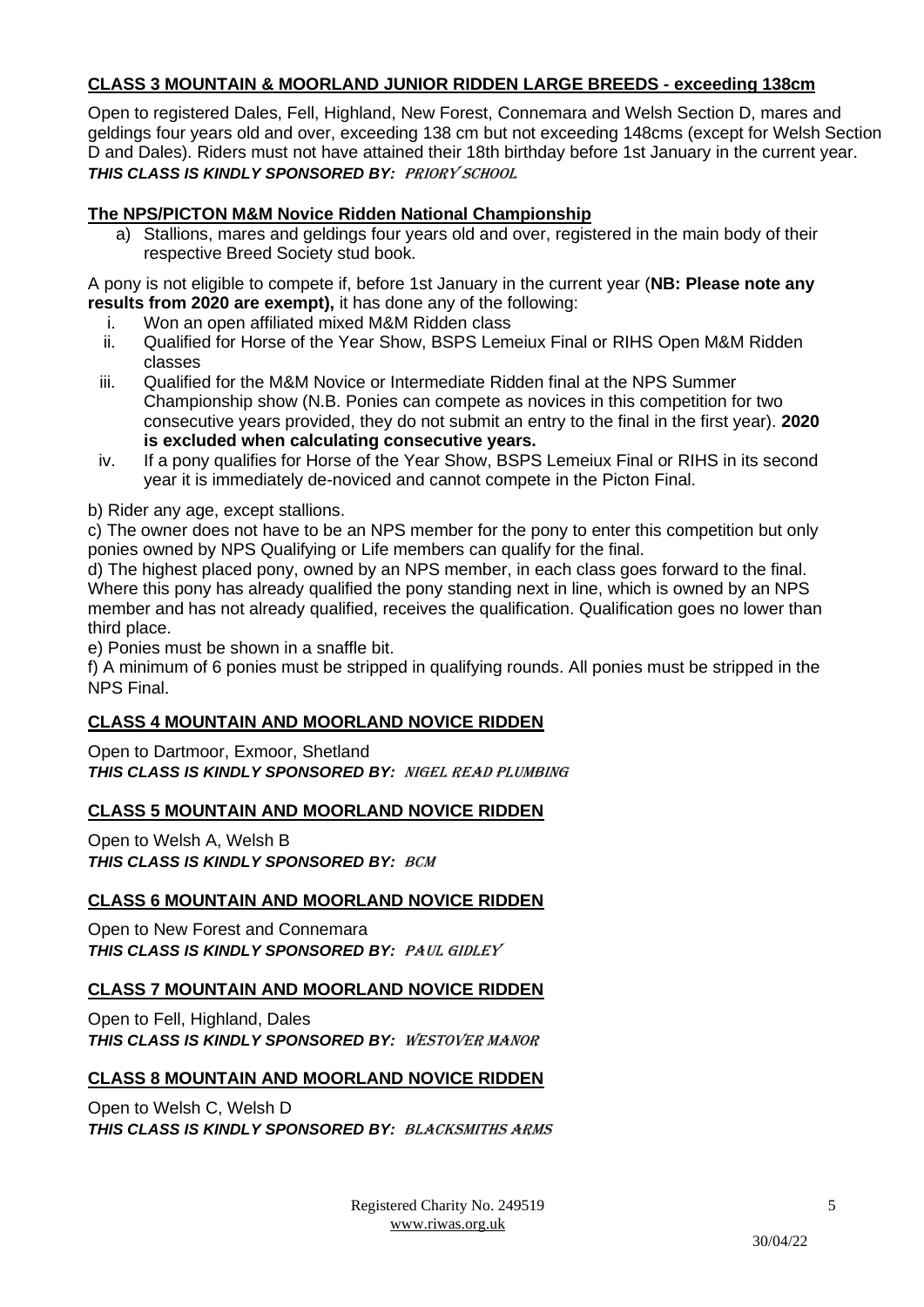## **The NPS/RINGSIDE STUD M&M Open Ridden National Championship**

- a) Stallions, mares and geldings five years old and over, registered in the main body of their respective Breed Society stud book.
- b) Rider any age, except stallions.
- c) The owner does not have to be an NPS member for the pony to enter this competition but only ponies owned by NPS Qualifying or Life members can qualify for the final.
- d) The highest placed pony, owned by an NPS member, in each class goes forward to the final. Where this pony has already qualified the pony standing next in line, which is owned by an NPS member and has not already qualified, receives the qualification. Qualification goes no lower than third place.
- e) To be shown in any suitable bridle.

A minimum of 6 ponies must be stripped in qualifying rounds. All ponies must be stripped in the NPS Final.

## **CLASS 9 MOUNTAIN & MOORLAND OPEN RIDDEN SMALL BREEDS**

Open to Shetland, Dartmoor, Exmoor, Welsh Sections A & B 4 years and over *THIS CLASS IS KINDLY SPONSORED BY:* Wight Commercials

## **CLASS 10 MOUNTAIN & MOORLAND OPEN RIDDEN LARGE BREEDS**

Open to Connemara, Dales, Fell, Highland, New Forest, Welsh Sections C & D 4 years old and over *THIS CLASS IS KINDLY SPONSORED BY:* Span Farm Cottages

## **The NPS/THE NICHOLLS FAMILY M&M Ridden Silver Medal Rosette Championship**

- a) This Championship is for stallions, mares and geldings, registered in the main body of their respective Breed Society stud book, which have come forward from an NPS affiliated M&M Ridden class at the qualifying show (with the exception of Working Hunter Pony, First Ridden and Leading Rein classes).
- b) Rider any age, except stallions.
- c) The owner does not have to be an NPS member for the pony to enter the championship but only ponies owned by NPS Qualifying or Life members can receive the Silver Medal Rosette and qualify for the final at which a Gold Medal is presented.
- d) The Silver Medal Rosette goes to the Champion, if owned by an NPS member. If the Champion is not owned by an NPS member the Silver Medal Rosette goes to the Reserve if it is owned by an NPS member. Silver Medal Rosette to go no lower than first Reserve (third) provided it is owned by an NPS Member.

## **M & M RIDDEN CHAMPIONSHIP**

#### **NPS/The Nicholls Family M&M Ridden Silver Medal Rosette Championship**

1<sup>st</sup> & 2<sup>nd</sup> prize winners from Classes 1 to 10

The **CUCKOO MEMORIAL TROPHY** presented by the late MRS J. SPURGIN will be awarded in this championship

*THIS CHAMPIONSHIP IS KINDLY SPONSORED BY:* the isle OF WIGHT MOUNTAIN & MOORLAND PONY **SOCIETY** 

#### **CLASS 11 NPS/ MOLE VALLEY FARMERS RIDDEN PART-BRED MOUNTAIN & MOORLAND**

Open to Part- Bred Mountain and Moorland ponies registered with their respective Breed Society 4 years and over.

*THIS CLASS IS KINDLY SPONSORED BY:* R & S Equine

[N.B.  $1<sup>st</sup>$  and  $2<sup>nd</sup>$  in this class to compete in Part-Bred M&M Championship]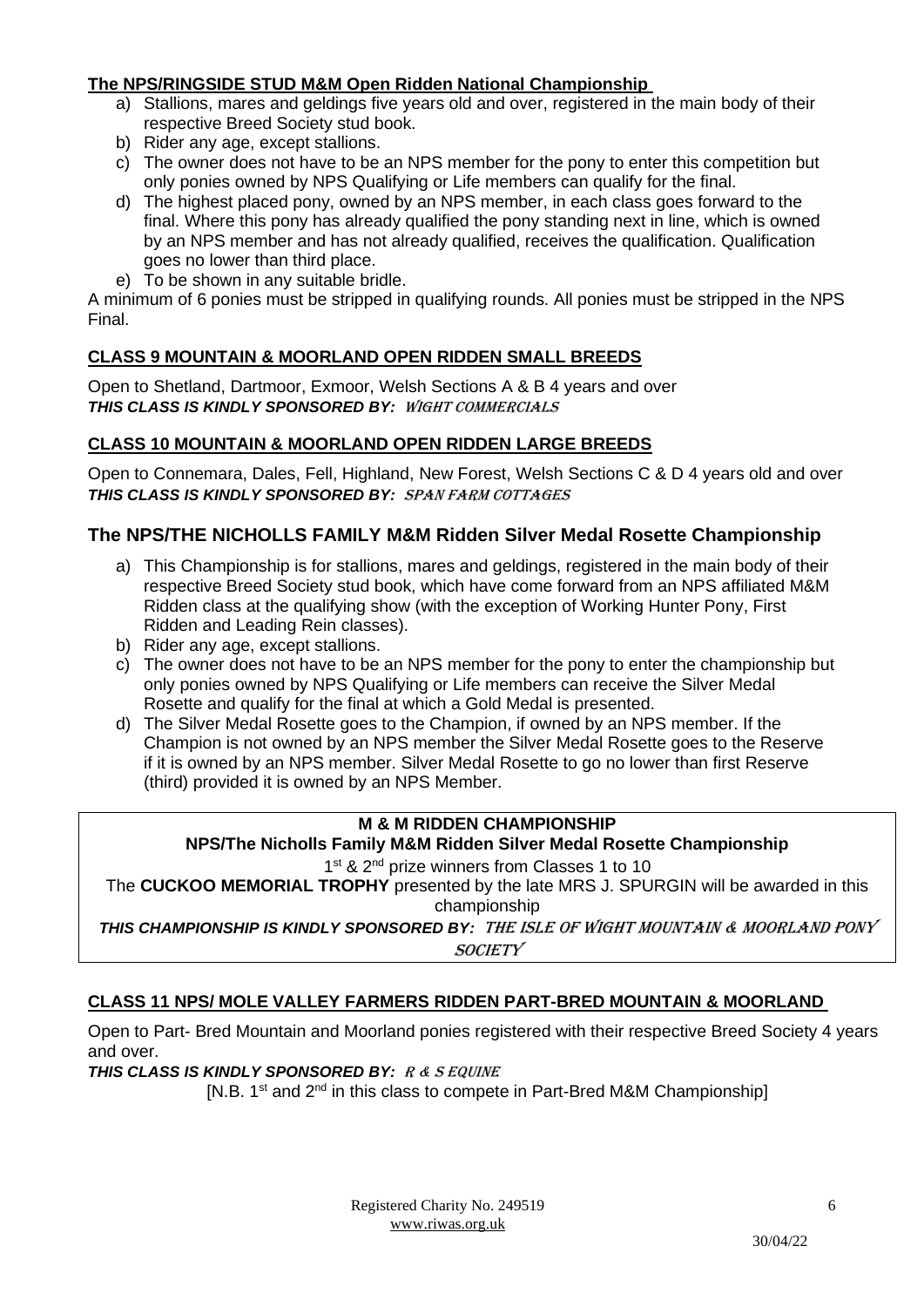## **CLASS 12 MOUNTAIN & MOORLAND LEADING REIN**

#### **The NPS M&M/SHOWING CLASSICS Leading Rein National Championships**

- **a)** Mares and geldings four years old and over not exceeding 122 cms, registered in the main body of their respective Breed Society stud book**.**
- **b)** Rider not to have attained their 9th birthday by the 1st January in the current year
- c) The owner does not have to be an NPS member for the pony to enter this competition but only ponies owned by NPS Qualifying or Life members can qualify for the final.
- d) The highest placed pony, owned by an NPS member, in each class goes forward to the final. Where this pony has already qualified the pony standing next in line, which is owned by an NPS member and has not already qualified, receives the qualification. Qualification goes no lower than third place.
- e) Ponies will not be stripped.
- f) Ponies must be shown in a snaffle bit. Ponies may not be ridden side saddle.
- g) Handles on saddles are permitted.
- h) People leading ponies in leading rein classes must be 16 years old or over, the leading rein must be attached to the noseband only and the reins must go directly from the bit to the child's hands Competitors in this class may not ride in another class off the lead

The **EMMA POUND PERPETUAL CHALLENGE CUP** will be awarded to the winning pony in this class The **MEW LANGTON PERPETUAL CHALLENGE CUP** will be awarded to the best rider in this class *THIS CLASS IS KINDLY SPONSORED BY:* Westover Manor

## **CLASS 13 MOUNTAIN & MOORLAND FIRST RIDDEN**

### **The NPS M&M/SHOWING CLASSICS First Ridden National Championship**

- a) Mares and geldings four years old and over not exceeding 128cms, registered in the main body of their respective Breed Society stud book.
- b) Rider not to have attained their 12th birthday by 1st January in the current year
- c) The owner does not have to be an NPS member for the pony to enter this competition but only ponies owned by NPS Qualifying or Life members can qualify for the final.
- d) The highest placed pony, owned by an NPS member, in each class goes forward to the final. Where this pony has already qualified the pony standing next in line, which is owned by an NPS member and has not already qualified, receives the qualification. Qualification goes no lower than third place.
- e) Ponies must not be cantered except in their individual show.
- f) Ponies may not be ridden side saddle.
- g) Ponies may be shown in any suitable bridle

The **KNIGHTON JUST SO PLATE** will be awarded to the winning pony in this class The **IAN MOREY PERPETUAL CHALLENGE CUP** will be awarded to the best rider in this class *THIS CLASS IS KINDLY SPONSORED BY:* Yarmouth Barbers & Connoisseurs

## **MINI CHAMPIONSHIP**

**The SCARBOROUGH MEMORIAL CHALLENGE TROPHY** presented by **Fairfields Farm** will be awarded to the winner of the Mini Championship Open to 1<sup>st</sup> and 2<sup>nd</sup> prize winners from classes 12 & 13

#### *THIS CHAMPIONSHIP IS KINDLY SPONSORED BY:* KAREN THOMPSON

## **CLASS 14 SHETLAND IN-HAND (Standard & Miniature)**

Open to Shetland (Standard & Miniature). Any Age *[Class may be split by age if entries allow] THIS CLASS IS KINDLY SPONSORED BY:* The Old Smithy

7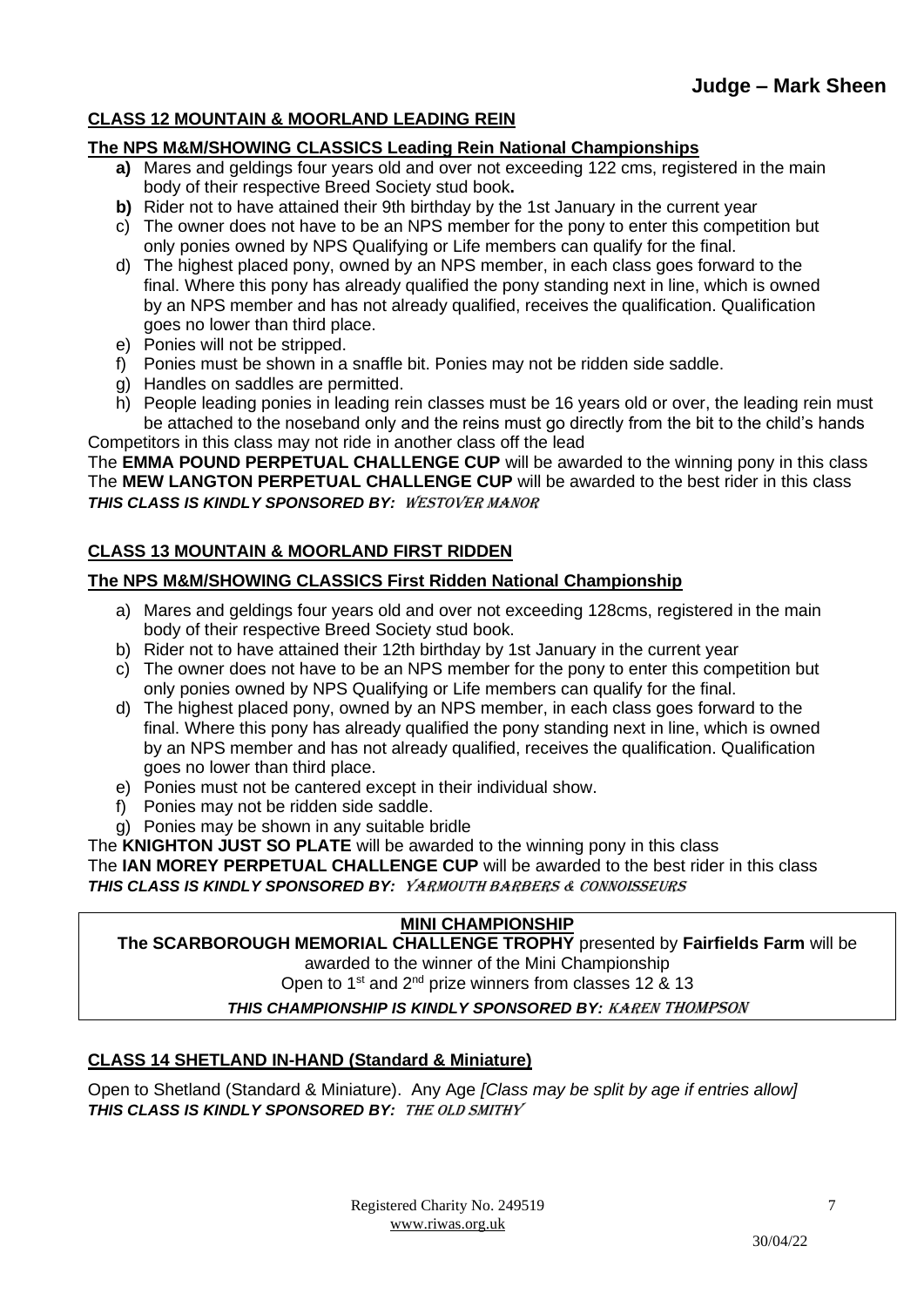## **MOUNTAIN & MOORLAND IN HAND Judge – Jane Upton**

## **The NPS/POTTOFIELDS STUD M&M In Hand Summer Championship**

- a) Youngstock, stallions, mares and geldings registered in the main body of their respective Breed Society stud book.
- b) Handler any age, except stallions. Handlers of stallions or colts must be 14 years or over. Foals are not eligible.
- c) The owner does not have to be an NPS member for the pony to enter this competition but only ponies owned by NPS Qualifying or Life members can qualify for the final.
- d) The highest placed pony, owned by an NPS member, in each class goes forward to the final. Where this pony has already qualified the pony standing next in line, which is owned by an NPS member and has not already qualified, receives the qualification. Qualification goes no lower than third place.

## **CLASS 15 SMALL BREEDS YOUNGSTOCK**

Open to Dartmoor, Exmoor, Shetland, Welsh Sections A & B -1, 2 & 3 year olds. *THIS CLASS IS KINDLY SPONSORED BY:* BCM

## **CLASS 16 LARGE BREEDS YOUNGSTOCK**

Open to Connemara, Dales, Fells, Highland, New Forest, Welsh Sections C & D. 1, 2 & 3 year olds *THIS CLASS IS KINDLY SPONSORED BY:* Paul Gidley

### **CLASS 17 SMALL BREEDS IN-HAND**

Open to Dartmoor, Exmoor, Shetland, Welsh Sections A & B 4 years old and over *THIS CLASS IS KINDLY SPONSORED BY:* SHALFLEET VILLAGE STORES

### **CLASS 18 LARGE BREEDS IN-HAND**

Open to Connemara, Dales, Fells, Highland, New Forest, Welsh Sections C & D 4 years old and over *THIS CLASS IS KINDLY SPONSORED BY:* Saltys Bar & Restaurant

#### **The NPS/CUDDINGTON STUD M&M In Hand Silver Medal Rosette Championship**

- a) This championship is for youngstock, stallions, mares and geldings, registered in the main body of their respective Breed Society stud book, which have come forward from an NPS affiliated M&M In Hand class at the qualifying show. Foals are not eligible for this Championship.
- b) Handler any age, except stallions.
- c) The owner does not have to be an NPS member for the pony to enter the championship but only ponies owned by NPS Qualifying or Life members can receive the Silver Medal Rosette and qualify for the final at which a Gold Medal is presented.
- d) The Silver Medal Rosette goes to the Champion, if owned by an NPS member. If the Champion is not owned by an NPS member the Silver Medal Rosette goes to the Reserve if it is owned by an NPS member. Silver Medal Rosette to go no lower than first Reserve (third) provided it is owned by an NPS Member.

#### **M & M IN-HAND CHAMPIONSHIP**

1st & 2<sup>nd</sup> prize winners from Classes 14 - 18 inclusive **NPS Cuddington Stud Silver Medal** [excluding Class 14]

The **BRAMSHAW PENNY LANE** presented by MRS R EDWARDS will be awarded to the winner of this Championship. *THIS CHAMPIONSHIP IS KINDLY SPONSORED BY:* LANEND NEW FOREST PONIES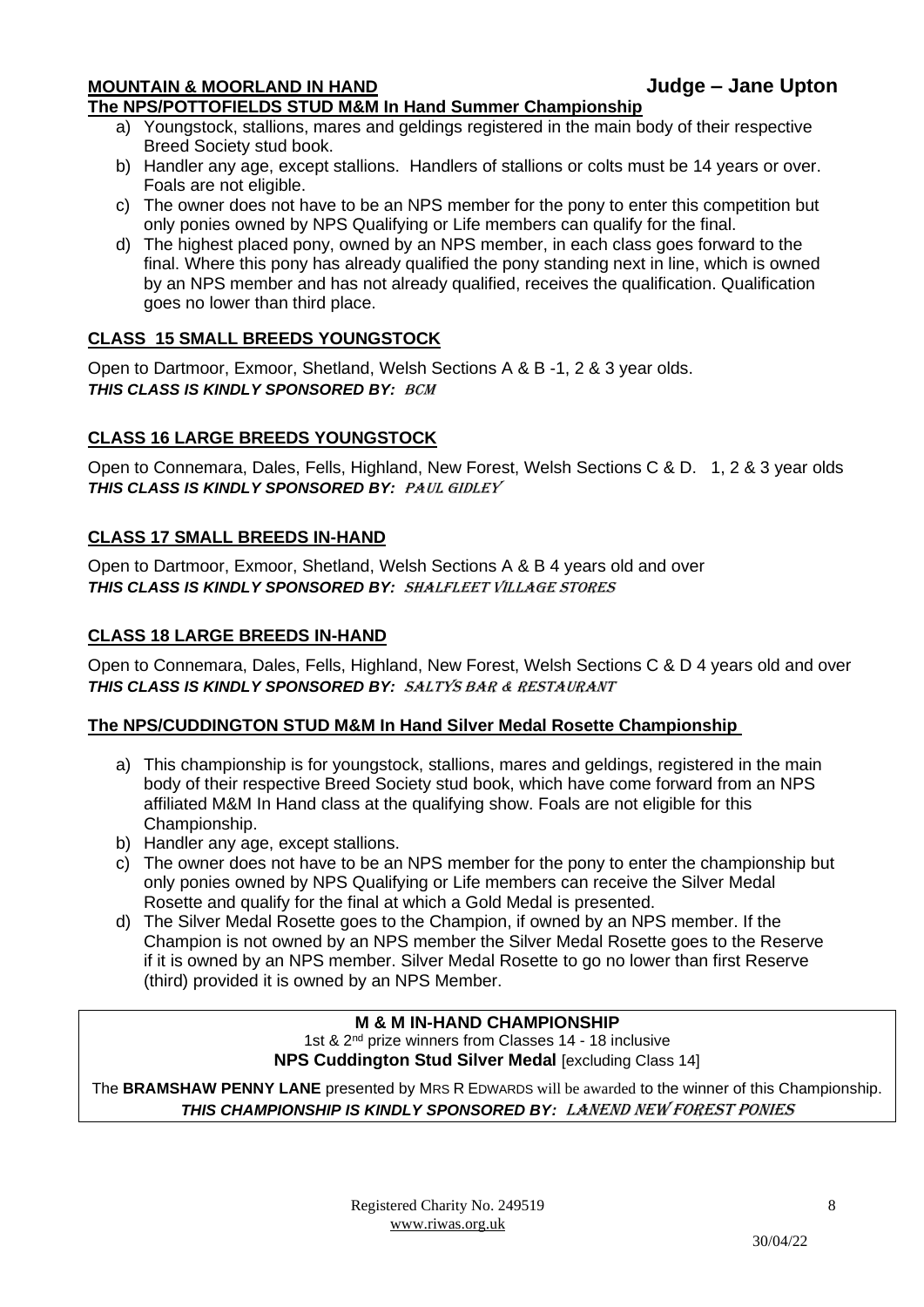## **CLASS 19 NPS/MOLE VALLEY FARMERS PART-BRED MOUNTAIN & MOORLAND IN-HAND**

Open to Part-Bred Mountain & Moorland ponies registered with their respective breed society. *THIS CLASS IS KINDLY SPONSORED BY:* Plaish Farm [N.B. 1<sup>st</sup> and 2<sup>nd</sup> in this class to compete in Part-Bred M&M Championship]

## **PART-BRED M & M CHAMPIONSHIP**

1<sup>st</sup> & 2<sup>nd</sup> prize winners from Classes 11 & 19 The **REYNOLDS AND READ PERPETUAL CHALLENGE CUP** will be awarded to the winner of this Championship *THIS CHAMPIONSHIP IS KINDLY SPONSORED BY:* The Sandison Family

**The WELSH PERPETUAL CHALLENGE CUP** (Y.CWMPAN CYMNREIG)

presented by the IW WELSH SOCIETY will be awarded to the best Welsh Cob (sec D). The 2 highest placed cobs in Classes 3, 8, 10, 16 & 18.

## **"SUPREME OF THE SHOW" CHAMPIONSHIP**

**\*\*TO BE HELD ON SUNDAY AFTERNOON\*\***

**"SUPREME OF THE SHOW" CHAMPION £300, RESERVE CHAMPION £200**

**The following are invited to come forward for this Championship**

**ALL** Champions and Reserves from Saturday: M & M Ridden, In-Hand, Part-Bred and Mini Championships

**ALL** Champions and Reserves from Sunday: Veteran, Coloured, Horse**,** Mini, Hunter Pony and Hunter Championships

This Championship is a qualifier for the SWPA Supreme In-Hand & Ridden Final

*THIS CHAMPIONSHIP IS KINDLY SPONSORED BY:* Yarmouth Food Lover's Market and Deli

# Show jumping

Please see separate attached Schedule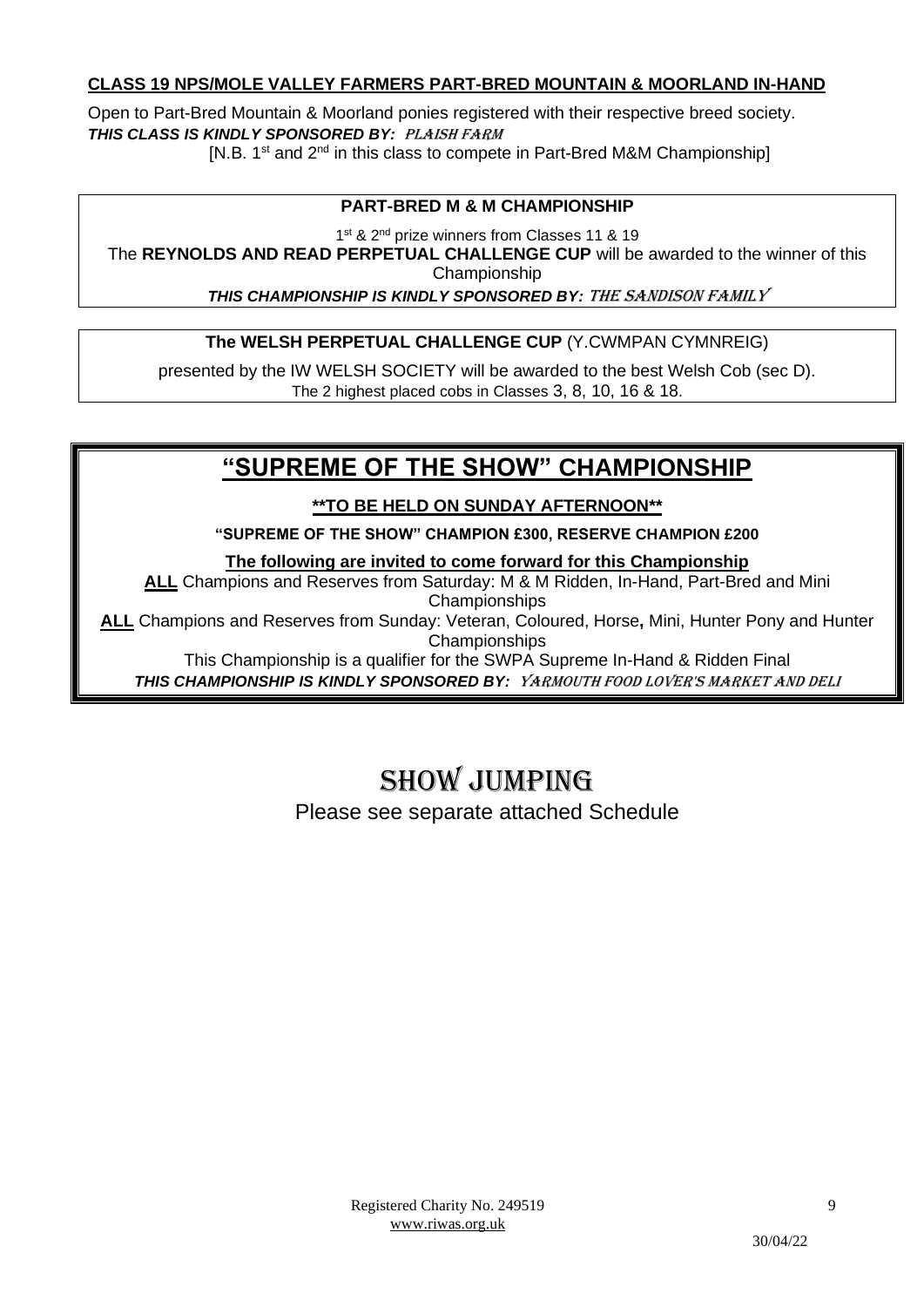# **Sunday 26 th June 2022**

**(to start at approx 9.00.a.m)**

## **Judge (Ride) – Natasha Ham Judge (Conformation) – Jacqui D'arcy-Grover**

## **CLASS 20 VETERAN IN-HAND – Mixed Age Horse or Pony 15 years old & over**

Open to any breed 15yrs and over – age to be clearly displayed *THIS CLASS IS KINDLY SPONSORED BY:* WESTRIDGE SKIP HIRE [N.B. 1st and 2nd in Class 20 to compete in Veteran Championship]

## **CLASS 21 COLOURED HORSE OR PONY IN-HAND**

Open to all colours except bay, grey, black, chestnut. Any breed, any height. Exhibitor any age A special rosette will be awarded to the highest placed yearling not in the first 3 prizes in this Class The **H.J. BENNETT TROPHY** presented by H.J. Bennett Haulage Contractors will be awarded to the winner of this Class

*THIS CLASS IS KINDLY SPONSORED BY:* MR & MRS NIGEL BENNETT [N.B. 1st and 2nd in Class 21 to compete in Coloured Championship]

## **CLASS 22 VETERAN – Mixed Age Ridden Horse or Pony 15 years old & over**

Open to any breed 15yrs and over – age to be clearly displayed. The **LADYBIRD SALVER** presented by the HICKS FAMILY will be awarded to the winner of this Class *THIS CLASS IS KINDLY SPONSORED BY:* VECTIS EQUINE VETS [N.B. 1st and 2nd in Class 22 to compete in Veteran Championship]

### **CLASS 23 COLOURED HORSE OR PONY RIDDEN**

Open to all colours except bay, grey, black, chestnut. 4yrs and over, any breed, any height. Exhibitor any age.

The **H.J. BENNETT PERPETUAL CHALLENGE CUP** presented by H.J. Bennett Haulage Contractors will be awarded to the winner of this Class

*THIS CLASS IS KINDLY SPONSORED BY:* MR & MRS NIGEL BENNETT

[N.B. 1st and 2nd in Class 23 to compete in Coloured Championship]

## **VETERAN CHAMPIONSHIP**

1<sup>st</sup> and 2<sup>nd</sup> placed prize winners from Classes 20 & 22

**The LETS PLAY MONOPOLY CUP** presented by **Katy Kellaway** will be awarded to the winner of this Championship

*THIS CHAMPIONSHIP IS KINDLY SPONSORED BY:* The Yarmouth Barbers & Connoisseurs

## **COLOURED CHAMPIONSHIP**

1<sup>st</sup> and 2<sup>nd</sup> placed prize winners from classes 21 & 23 **The GULARRENS WHITE WARRIOR MEMORIAL SHIELD** presented by H.J. Bennett Haulage Contractors will be awarded to the winner of this Championship

*THIS CHAMPIONSHIP IS KINDLY SPONSORED BY:* MR & MRS NIGEL BENNETT

## **CLASS 24 RIDDEN & MAXI COBS [including Gypsy & Vanner-types]**

Open to Cobs and horses of cob-type, mare or gelding 4yrs and over. Riders any age *THIS CLASS IS KINDLY SPONSORED BY:* SPJ Improvements

[N.B. 1st and 2nd in Class 24 to compete in Championship]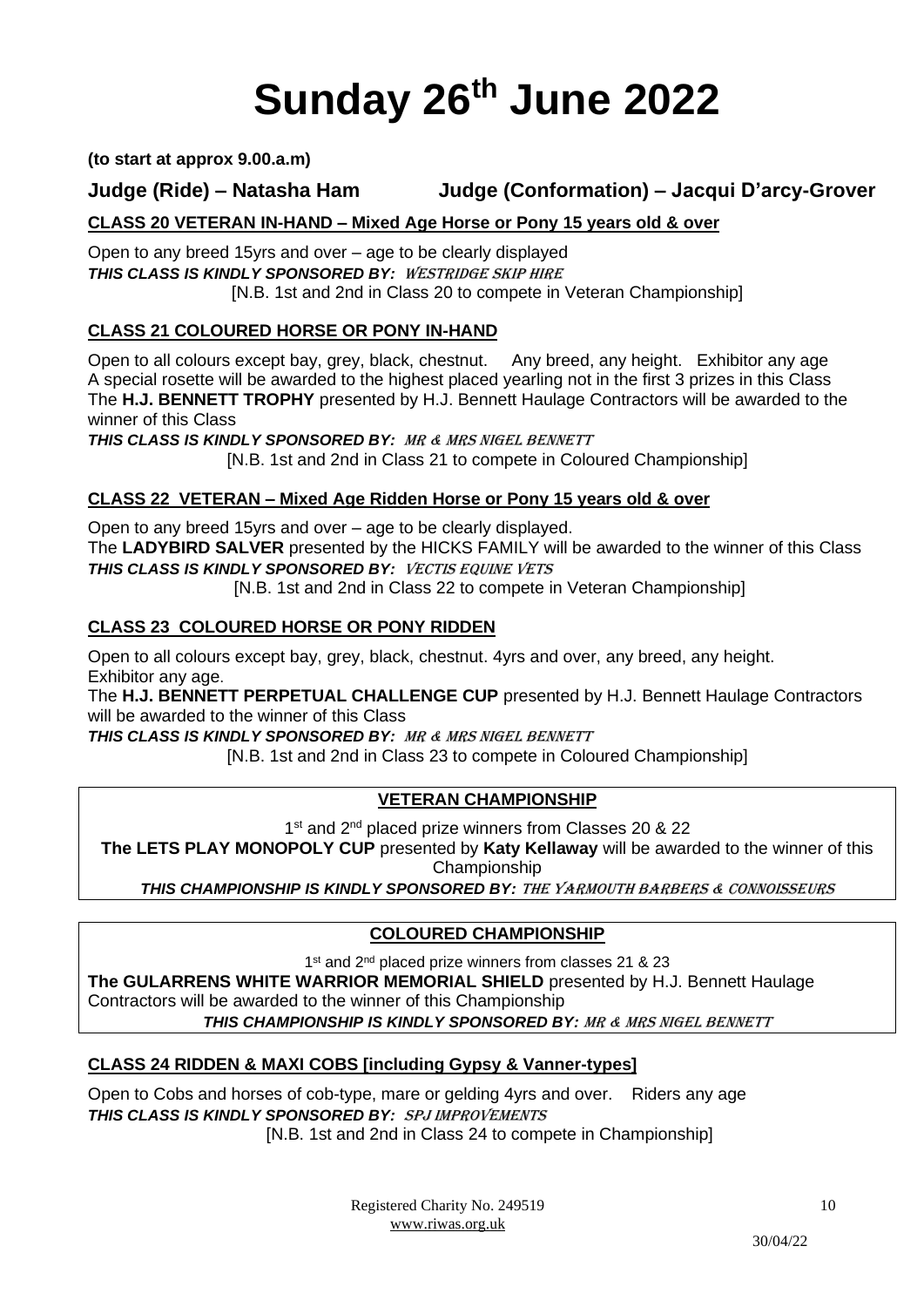## **CLASS 25 Ridden Show Horse of Riding Type**

Open to mare or gelding 4 yrs old and over, any height – Rider any age **The SYLVIA LEECH MEMORIAL TROPHY** will be presented to the winner of this class *THIS CLASS IS KINDLY SPONSORED BY:* Froghill of Sandford [N.B. 1st and 2nd in Class 25 to compete in Championship]

## **CLASS 26 HORSE/PONY YOUNGSTOCK - OPEN**

Open to horses / ponies of any type or breed. Gelding, colt or filly, 1, 2 or 3-year olds

**The RHYTHM PERPETUAL SALVER** presented by Mrs D Ballard, will be awarded to the highest placing likely to make over 148cms (14.2hh) at maturity *THIS CLASS IS KINDLY SPONSORED BY:* Hunt Forest Group

[N.B. 1st and 2nd in Class 26 to compete in Championship]

### **HORSE CHAMPIONSHIP**

1<sup>st</sup> & 2<sup>nd</sup> prize winners from classes 24, 25 & 26 The **WINTER VENTURE CUP** will be presented to the winner of this Championship *THIS CHAMPIONSHIP IS KINDLY SPONSORED BY:* Troopers View Campsite

## **Judge – Sharon Cronnelly**

## **CLASS 27 OPEN LEADING REIN**

Open to any breed, mare or gelding, 4 yrs and over not to exceed 128cms. Riders must have reached their 3rd birthday but not to exceed **9yrs** by 1st January in current year

Competitors in this class may not ride in another class off the lead

**To be led by an attendant and shown in a snaffle bridle the lead rein to be attached to noseband only**.

*THIS CLASS IS KINDLY SPONSORED BY:* Westover Manor

#### **CLASS 28 OPEN FIRST RIDDEN**

Open to any breed mare or gelding 4yrs and over not to exceed 128cms, Riders must have reached their 3<sup>rd</sup> birthday but not to exceed 12yrs by 1<sup>st</sup> January in current year Any suitable bridle – no cantering except in individual show. *THIS CLASS IS KINDLY SPONSORED BY:* Isle of Wight Milk

#### **OPEN MINI CHAMPIONSHIP**

Open to 1<sup>st</sup> and 2<sup>nd</sup> prize winners from classes 27 & 28

*THIS CHAMPIONSHIP IS KINDLY SPONSORED BY:* Salty'S Bar & reStaurant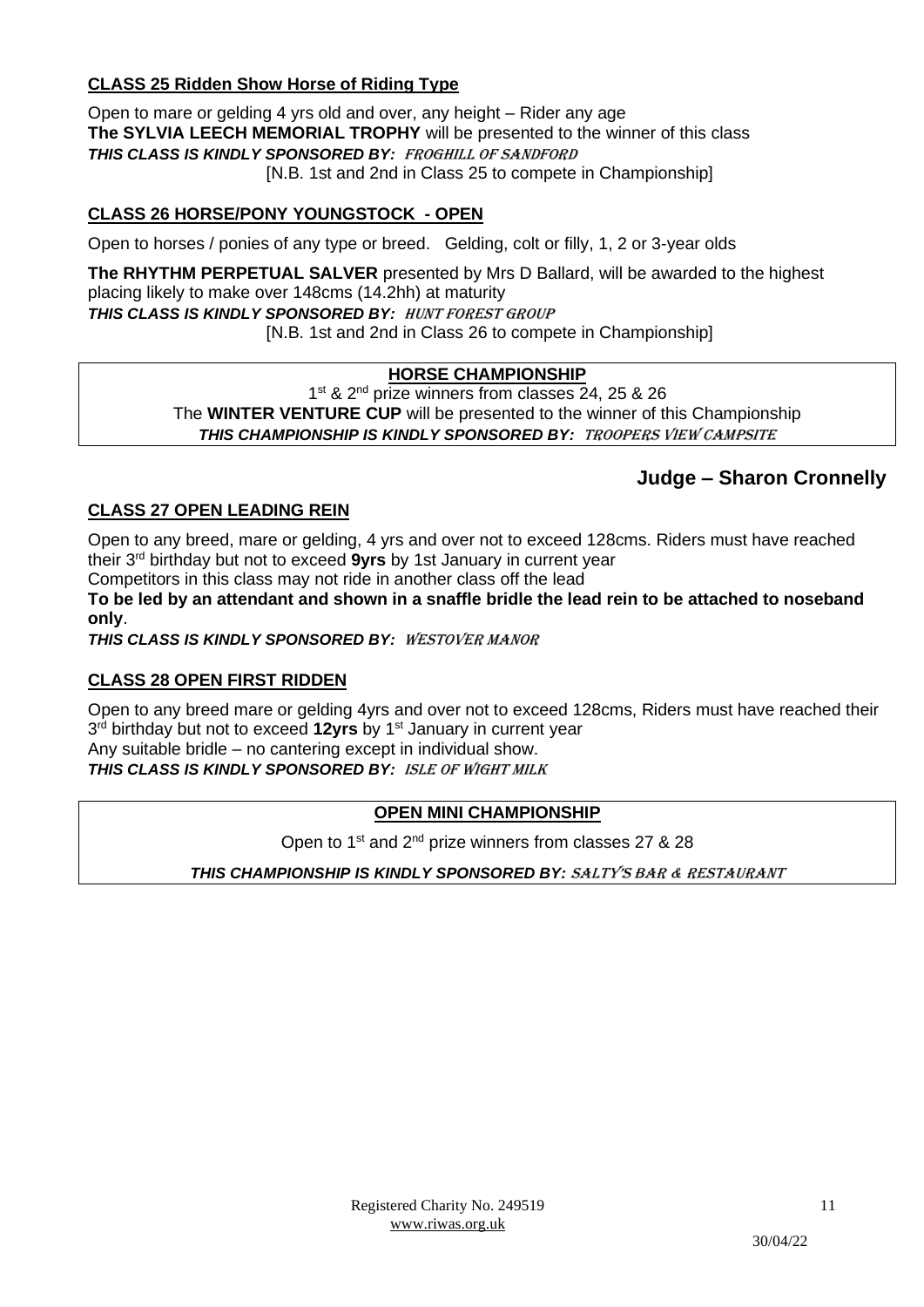**CLASS 29 RIDDEN SHOW HUNTER/SHOW PONY - not exceeding 153cm**

**This will be run as one class but please state relevant section on entry form** Open to mares and geldings, 4yrs old and over. Riders any age.

Section a) not exceeding 133cms

A Special Rosette will be awarded to the best pony in this section

Section b) exceeding 133cms but not exceeding 143cms

A Special Rosette will be awarded to the best pony in this section

Section c) exceeding 143cms but not exceeding 153cms

A Special Rosette will be awarded to the best pony in this section

A **Trophy** donated by Mrs N Harris will be awarded to the overall winner of this class

*THIS CLASS IS KINDLY SPONSORED BY:* Omega Equine

[N.B. 1<sup>st</sup> and 2<sup>nd</sup> in Class 29 to compete in Hunter Pony Championship]

## **Class 30 RIDDEN HUNTER**

Horses 4yrs old and over, exceeding 153cms [15hh] Riders any age

The **BRICKFIELDS EQUESTRIAN CENTRE PERPETUAL CHALLENGE CUP** will be awarded to the winner of this class

The **SQUIRE BAY PERPETUAL CHALLENGE CUP** presented by MRS L CARTER will be awarded to the highest placed hunter in Class 2 capable of carrying 13 stone and over in this class

The **WINDSOR HERITAGE PERPETUAL CHALLENGE CUP** will be awarded to the best small hunter not exceeding 158cms [15.2hh] in this class

The **INFLIGHT FINLANDIA TROPHY** will be awarded to the highest placed pure or part-bred Cleveland Bay in this class

*THIS CLASS IS KINDLY SPONSORED BY:* Carousel Rosettes

[N.B. 1st and 2nd in Class 30 to compete in Hunter Championship]

## **Class 31 WORKING HUNTER PONY – not exceeding 153cm**

Open to mares and geldings 4yrs old and over not exceeding 158cms. Riders any age

To be judged as one class but jumped as follows: - please state relevant section on entry form Section (a) not exceeding 133cms – jumps approx. 70cms (2ft 3in) Section (b) exceeding 133cms but not exceeding 143cms – jumps approx. 75cms (2ft 6in) Section (c) exceeding 143cms but not exceeding 153cms – jumps approx. 85cms (2ft 9in) The **WESSEX PETROLEUM DISTRIBUTORS LTD PERPETUAL CHALLENGE CUP** will be awarded to the winner of this class

*THIS CLASS IS KINDLY SPONSORED BY:* Westridge Skip Hire

#### *Any horse/pony eliminated in the jumping phase of the Working Hunter Class will not be required for final judging. To be shown in the same saddle and bridle throughout. No change of rider allowed.*

 $[N.B. 1<sup>st</sup>$  and  $2<sup>nd</sup>$  in Class 31 to compete in Hunter Pony Championship]

## **Class 32 NOVICE WORKING HUNTER**

Horses 4yrs old and over, exceeding 153cms. Riders any age. Jumps approx 75cms (2ft 6in) The **DAVID CORNEY MEMORIAL TROPHY** will be awarded to the winner of this class (Presented In honour of the legend Mr David Corney 14/03/1952 - 18/10/2021) *THIS CLASS IS KINDLY SPONSORED BY:* Isle Horse Transport

*Any horse/pony eliminated in the jumping phase of the Working Hunter Class will not be required for final judging. To be shown in the same saddle and bridle throughout. No change of rider allowed.*

[N.B. 1st and 2nd in Class 32 to compete in Hunter Championship]

Registered Charity No. 249519 [www.riwas.org.uk](http://www.riwas.org.uk/)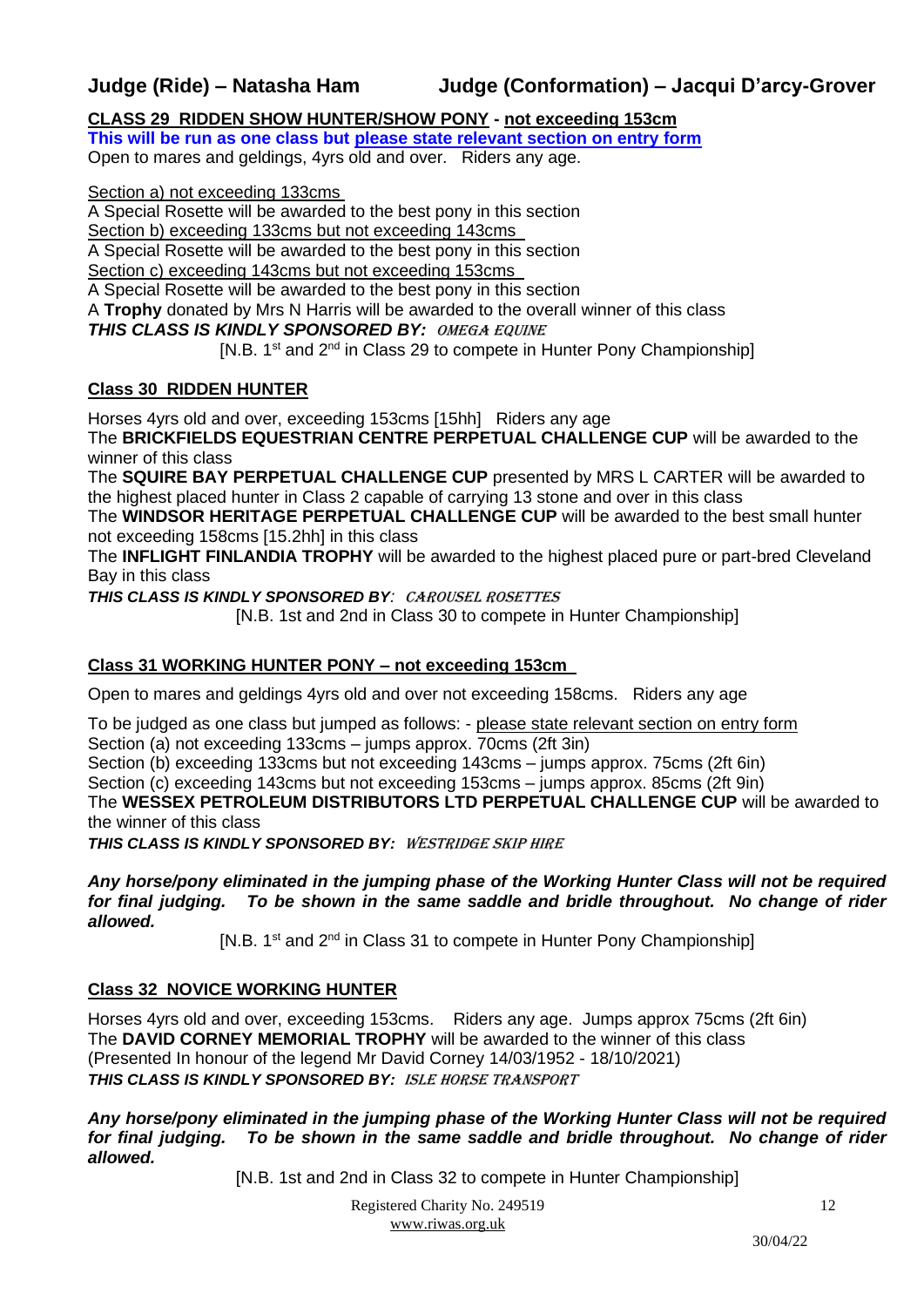## **Class 33 OPEN WORKING HUNTER**

Horses 4yrs old and over, exceeding 153cms. Riders any age. Jumps approx 90cms (3ft) The **HAROLD BILES PERPETUAL CHALLENGE CUP** will be awarded to the winner of this class The **WEST WIGHT INSURANCE PERPETUAL CHALLENGE CUP** will be awarded to the highest placed hunter not exceeding 158cms [15.2hh] in this class *THIS CLASS IS KINDLY SPONSORED BY:* Reads Farm Partnership

*Any horse/pony eliminated in the jumping phase of the Working Hunter Class will not be required for final judging. To be shown in the same saddle and bridle throughout. No change of rider allowed.*

[N.B. 1st and 2nd in Class 33 to compete in Hunter Championship]

## **HUNTER PONY CHAMPIONSHIP**

**The ANN & TREVOR SMITH FAMILY CUP** will be awarded to the winner of the Hunter Pony Championship 1<sup>st</sup> & 2<sup>nd</sup> prize winners from Classes 29 & 31 to come forward for this Championship *THIS CHAMPIONSHIP IS KINDLY SPONSORED BY*: Elite Spas

## **HUNTER CHAMPIONSHIP**

**The Mrs S C Day Perpetual Challenge Cup** will be awarded to the winner of the Hunter Championship 1<sup>st</sup> & 2<sup>nd</sup> prize winners from classes 30, 32 & 33 to come forward for this Championship *THIS CHAMPIONSHIP IS KINDLY SPONSORED BY:* Wight Paddock Maintenance

## **"SUPREME OF THE SHOW" CHAMPIONSHIP**

**\*\*TO BE HELD ON SUNDAY AFTERNOON\*\***

**"SUPREME OF THE SHOW" CHAMPION £300, RESERVE CHAMPION £200**

**The following are invited to come forward for this Championship**

**ALL** Champions and Reserves from Saturday: M & M Ridden, In-Hand, Part-Bred and Mini Championships

**ALL** Champions and Reserves from Sunday: Veteran, Coloured, Horse**,** Mini, Hunter Pony and Hunter Championships

This Championship is a qualifier for the SWPA Supreme In-Hand & Ridden Final The Champion & Reserve Champion will qualify for the 2022 SWPA Supreme In-Hand and or Ridden Final. (Qualification may be passed down to First Reserve if the Champion and or Reserve Champion has previously qualified) Qualification Cards and Rosettes will be presented in the ring. Please follow the instructions on the card, for any further information please contact Richard on 07774 451156 The SWPA Supreme In-Hand Final to be held on Thursday Evening 01 September 2022 The SWPA Supreme Ridden Final to be held on Saturday Evening 03 September 2022

*THIS CHAMPIONSHIP IS KINDLY SPONSORED BY:* Yarmouth Food Lover's Market and Yarmouth Deli

# SHOW JUMPING

Please see separate attached Schedule & Entry Form

Registered Charity No. 249519 [www.riwas.org.uk](http://www.riwas.org.uk/)

13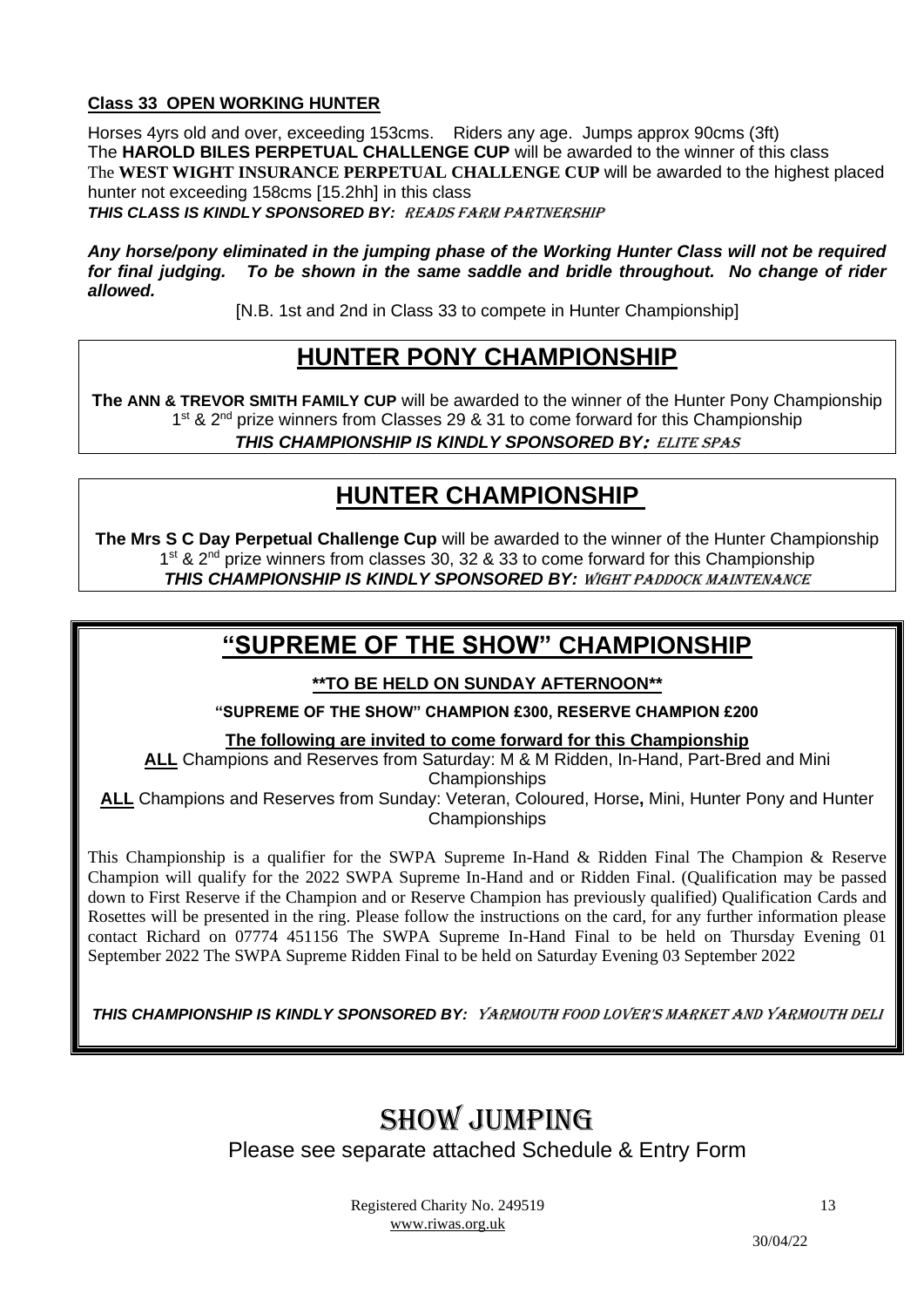## **RUNNING ORDER**

# **SATURDAY**

#### **Judge – Jane Upton**

| Approx 9am |                                                                         |
|------------|-------------------------------------------------------------------------|
| Class 1    | Mountain & Moorland Junior Ridden - Small Breeds                        |
| Class 2    | Mountain & Moorland Junior Ridden - Large Breeds [n/e 138cms]           |
| Class 3    | Mountain & Moorland Junior Ridden - Large Breeds [exceeding 138cms]     |
| Class 4    | Mountain & Moorland Novice Ridden - Dartmoor, Exmoor, Shetland          |
| Class 5    | Mountain & Moorland Novice Ridden - Welsh A, Welsh B                    |
| Class 6    | Mountain & Moorland Novice Ridden - New Forest, Connemara               |
| Class 7    | Mountain & Moorland Novice Ridden - Fell, Highland, Dales               |
| Class 8    | Mountain & Moorland Novice Ridden - Welsh C, Welsh D                    |
| Class 9    | Mountain & Moorland Open Ridden - Small Breeds                          |
| Class 10   | Mountain & Moorland Open Ridden - Large Breeds                          |
|            | Mountain & Moorland Ridden Championship [Classes 1 to 10]               |
|            | NPS/The Nicholls Family M&M Ridden Silver Medal Rosette Championship    |
| Class 11   |                                                                         |
|            | Part-Bred Mountain & Moorland Ridden<br><b>Judge - Mark Sheen</b>       |
| Class 12   | Mountain & Moorland Leading Rein                                        |
| Class 13   | Mountain & Moorland First Ridden                                        |
|            | Mountain & Moorland Mini Championship [Classes 12 & 13]                 |
| Class 14   | Mountain & Moorland In-Hand - Shetland – Miniature & Standard – Any Age |
|            | Judge - Jane Upton                                                      |
| Class 15   | Mountain & Moorland In-Hand - Small Breeds Youngstock                   |
| Class 16   | Mountain & Moorland In-Hand - Large Breeds Youngstock                   |
| Class 17   | Mountain & Moorland In-Hand - Small Breeds In-Hand                      |
| Class 18   | Mountain & Moorland In-Hand - Large Breeds In-Hand                      |
| Class 19   | Part-Bred Mountain & Moorland In-Hand                                   |
|            | Mountain & Moorland In-Hand Championship [Classes 14 to 18]             |
|            | NPS Cuddington Stud Silver Medal [Classes 15 to 18]                     |
|            |                                                                         |

**Part-Bred Mountain & Moorland Championship [Classes 11 & 19]**

**Welsh Perpetual Challenge Cup [Section Ds from Classes 3, 8, 10, 16 & 18]**

## **"SUPREME OF THE SHOW" CHAMPIONSHIP**

## **\*\*TO BE HELD ON SUNDAY AFTERNOON\*\***

**ALL** Champions and Reserves from **Saturday AND Sunday** are invited to come forward for this Championship

**SHOW JUMPING – see separate schedule**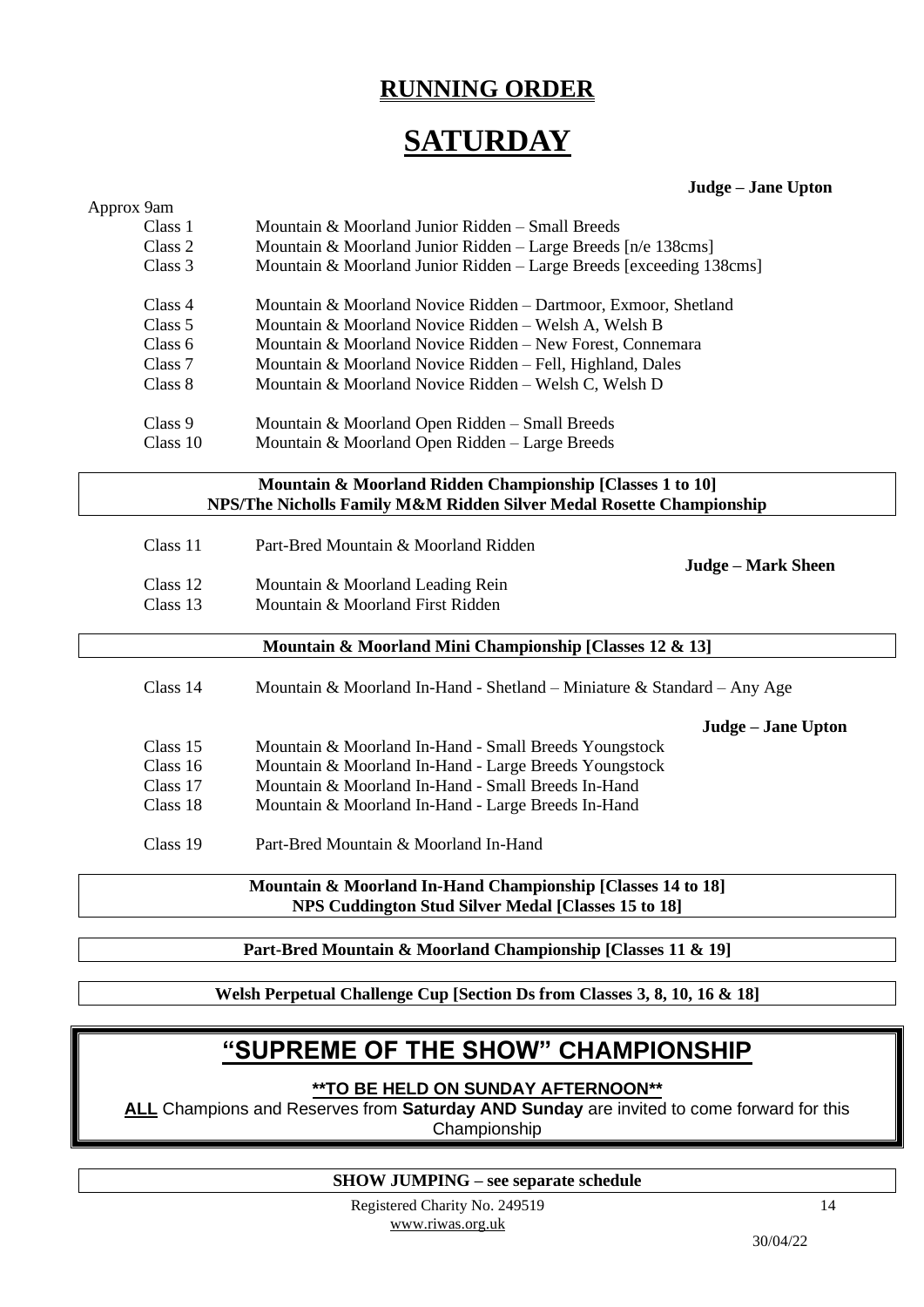## **SUNDAY**

#### **Judges– Natasha Ham & Jacqui D'arcy-Grover**

#### Approx 9am

| Class 20 | Veteran In-Hand             |
|----------|-----------------------------|
| Class 21 | Coloured In-Hand            |
| Class 22 | Veteran Ridden              |
| Class 23 | Coloured Ridden Show Hunter |

#### **Veteran Championship [Classes 20 & 22]**

#### **Coloured Championship [Classes 21 & 23]**

| Class 24 | Ridden Cobs                      |
|----------|----------------------------------|
| Class 25 | Ridden Show Horse of Riding Type |
| Class 26 | Horse / Pony Young Stock         |

#### **Horse Championship [Classes 24, 25 & 26]**

# Lunch Break **Judge – Sharon Cronnelly**

Class 27 Open Leading Rein<br>Class 28 Open First Ridden Open First Ridden

#### **Open Mini Championship [Classes 27 & 28]**

**Judges– Natasha Ham & Jacqui D'arcy-Grover**

| Class 29 | Show Hunter Pony           |
|----------|----------------------------|
| Class 30 | Show Hunter                |
| Class 31 | <b>Working Hunter Pony</b> |
| Class 32 | Novice Working Hunter      |
| Class 33 | <b>Working Hunter</b>      |

**Hunter Pony Championship [Classes 29 & 31]**

**Hunter Championship [Classes 30, 32 & 33]**

## **"SUPREME OF THE SHOW" CHAMPIONSHIP**

**ALL** Champions and Reserves from **Saturday AND Sunday** are invited to come forward for this Championship

#### **SHOW JUMPING – see separate schedule**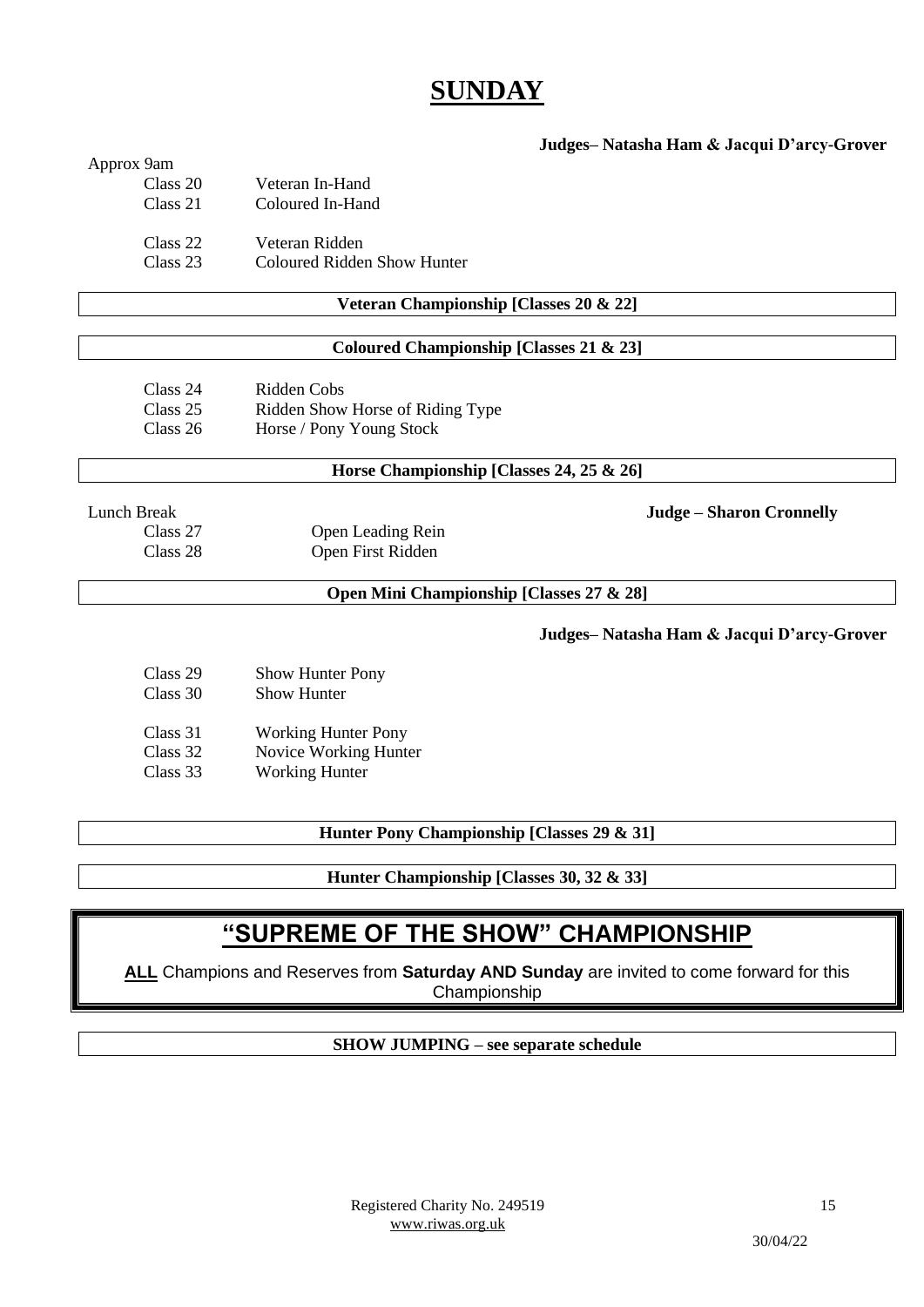# **Show Jumping Schedule**

## **Show Secretary: Sharon Waghorn [\(waghorn123@btinternet.com\)](mailto:waghorn123@btinternet.com)** (mobile number in case of queries – 07970692240)

## **Judges: Wendy Begley and Stephanie Deiser**

**Entries close on Monday 6th June 2022. No late entries will be accepted. \*\*PLEASE NOTE: Show Jumping Entries MUST be made via Horse Monkey only**

## **Rules**

British Showjumping rules apply to all show jumping classes. See General Show conditions for full rules.

Competitors are required to notify any change of horse/pony or rider to the judges before jumping, failure to do so may result in elimination.

In the event of insufficient starters, lower prizes may be withheld in accordance with British Showjumping Rule 76.6.

Stallions must be identified and handled in accordance with British Showjumping rules for stallions, this includes Rule 82.21 which covers safety.

The organisers and landowners accept no liability for any incident on the show site. All competitors and their attendants are required to have due regard to the health and safety of others at all times.

No horses or ponies are to be tied up and left unattended.

Mucking out on the show site is strictly forbidden. Please take home all rubbish or dispose of it in the bins provided for the purpose.

Practice jumps may only be used by competitors entered in the jumping classes and only in accordance with British Showjumping rules. At no time may any practice jump be used at heights higher than the competition being run in the ring at the time.

Unaccompanied competitors must provide the Show Organiser/Secretary with a contact telephone number in case of an emergency.

The onus is placed on any rider who suffers a fall to report it to the Show Secretary.

Please remember to bring your horse's passport with you to the Show.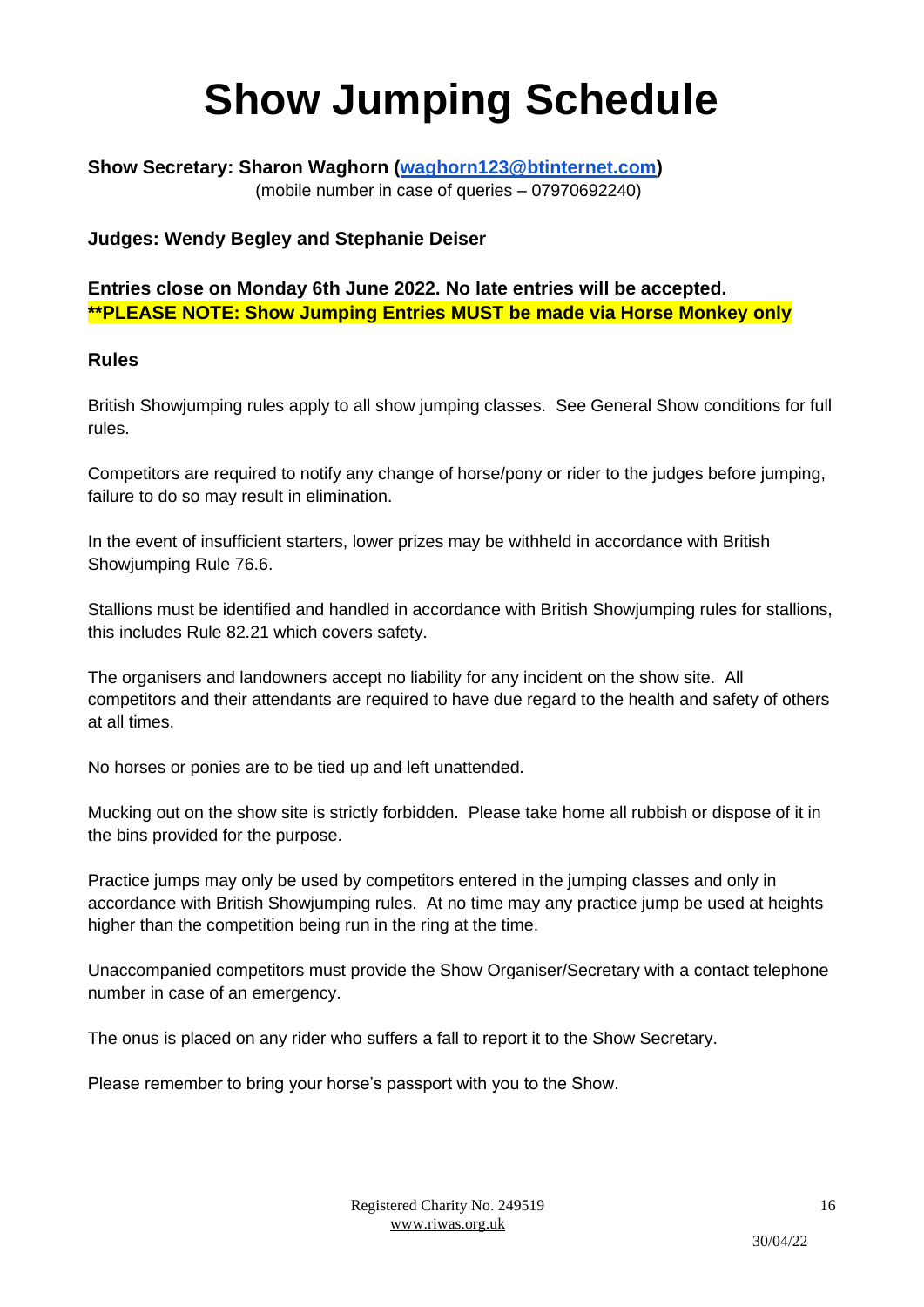# **Saturday 25 June 2022**

## **Class 1a - Club - Senior 60cm Club (Single Phase)**

Speed 300mpm. Start Height 60cm. DRAWN ORDER

In the event of insufficient entries lower prizes will be withheld. Rule - 76.6

Open to non-registered or British Showjumping Club competitors on horses and ponies. Senior riders should be turning 17 years old or older in the current year. Stallions are not permitted to jump in any Club classes.

Qualifying period: 1st July 2021 to 30th June 2022.

Numbers to qualify: The Top 20 from each of the four height category league tables, will qualify for the National Club Championships held at the British Showjumping National Championships. Club registered horse(or pony)/rider combinations are eligible to qualify and in more than one height category.

Points  $1st = 12$ ,  $2nd = 10$ ,  $3rd = 8$ ,  $4th = 6$ ,  $5th = 4$ ,  $6th = 3$ . Double Clear Points = 3.

Points are allocated depending on the number of starters; every one in five registered starters is eligible for points. If you gain a double clear you will receive three points regardless of starters. If a combination competes in more than two consecutive height classes per show day only the points from the bigger classes will be graded.

British Showjumping Boots / Leg Protection Ruling applies to this class, in accordance with Rule 102.15. Failure to comply will incur disqualification.

Entry Fee  $=$  £12.00.

## **Class 1b - Club - Junior 60cmClub (Single Phase)**

Speed 300mpm. Start Height 60cm. DRAWN ORDER

In the event of insufficient entries lower prizes will be withheld. Rule - 76.6

Open to non-registered or British Showjumping Club competitors on horses and ponies. Junior riders should be turning 16 years old or younger in the current year. Stallions are not permitted to jump in any Club classes.

Qualifying period: 1st July 2021 to 30th June 2022.

Numbers to qualify: The Top 20 from each of the four height category league tables, will qualify for the National Club Championships held at the British Showjumping National Championships. Club registered horse(or pony)/rider combinations are eligible to qualify and in more than one height category.

Points  $1st = 12$ ,  $2nd = 10$ ,  $3rd = 8$ ,  $4th = 6$ ,  $5th = 4$ ,  $6th = 3$ . Double Clear Points = 3.

Points are allocated depending on the number of starters; every one in five registered starters is eligible for points. If you gain a double clear you will receive three points regardless of starters. If a combination competes in more than two consecutive height classes per show day only the points from the bigger classes will be graded.

British Showjumping Boots / Leg Protection Ruling applies to this class, in accordance with Rule 102.15. Failure to comply will incur disqualification.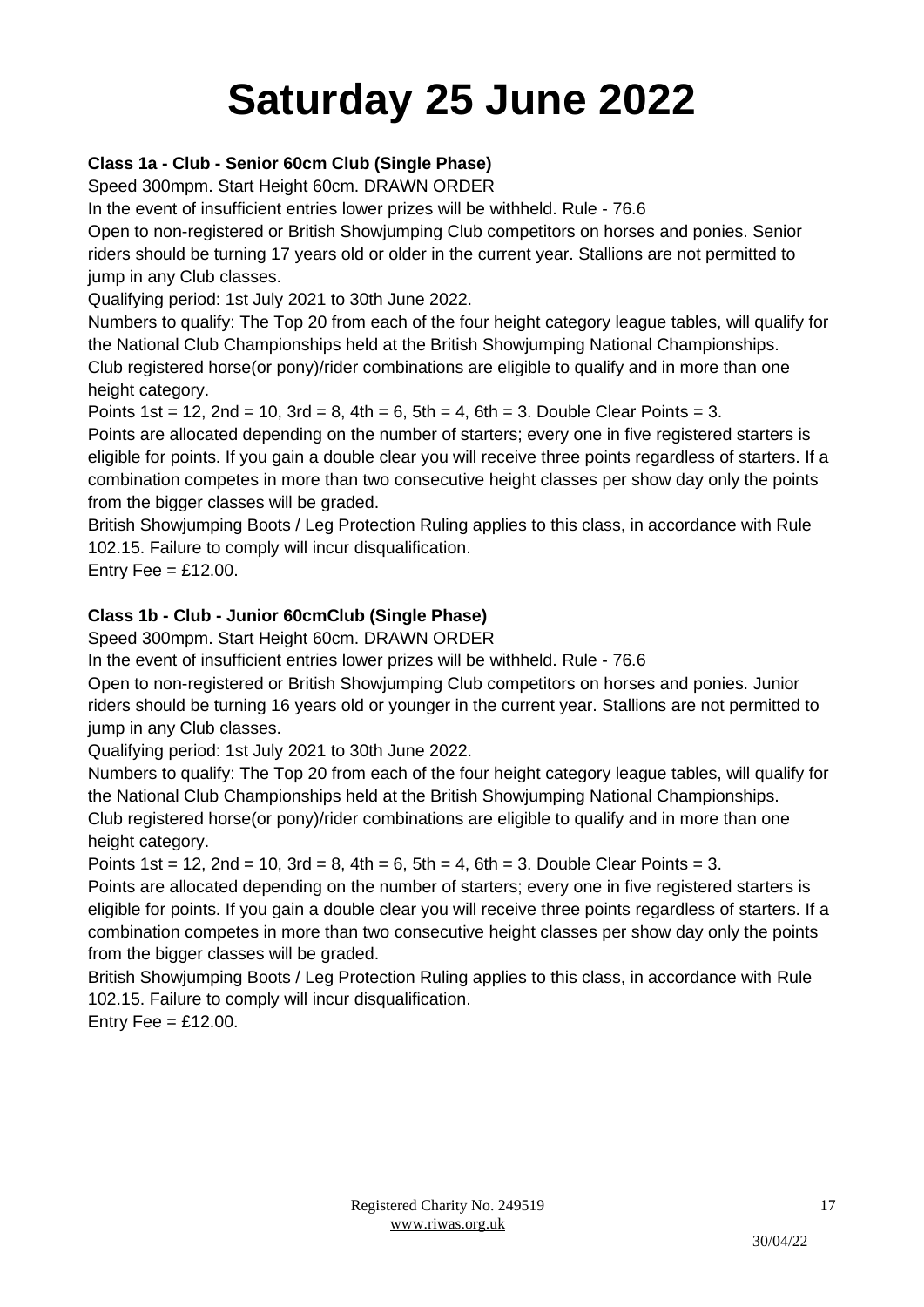## **Class 2a - Club - Senior 70cm Club (Single Phase)**

Speed 300mpm. Start Height 70cm. Open to non-registered or British Showjumping Club competitors on horses and ponies. Senior riders should be turning 17 years old or older in the current year. Stallions are not permitted to jump in any Club classes.

Qualifying period: 1st July 2021 to 30th June 2022.

Numbers to qualify: The Top 20 from each of the four height category league tables, will qualify for the National Club Championships held at the British Showjumping National Championships. Club registered horse(or pony)/rider combinations are eligible to qualify and in more than one height category.

Points  $1st = 12$ ,  $2nd = 10$ ,  $3rd = 8$ ,  $4th = 6$ ,  $5th = 4$ ,  $6th = 3$ . Double Clear Points = 3.

Points are allocated depending on the number of starters; every one in five registered starters is eligible for points. If you gain a double clear you will receive three points regardless of starters. If a combination competes in more than two consecutive height classes per show day only the points from the bigger classes will be graded.

British Showjumping Boots / Leg Protection Ruling applies to this class, in accordance with Rule 102.15. Failure to comply will incur disqualification.

Entry Fee  $=$  £12.00.

## **Class 2b - Club - Junior 70cm Club (Single Phase)**

Speed 300mpm. Start Height 70cm. Open to non-registered or British Showjumping Club competitors on horses and ponies. Junior riders should be turning 16 years old or younger in the current year. Stallions are not permitted to jump in any Club classes.

Qualifying period: 1st July 2021 to 30th June 2022.

Numbers to qualify: The Top 20 from each of the four height category league tables, will qualify for the National Club Championships held at the British Showjumping National Championships. Club registered horse(or pony)/rider combinations are eligible to qualify and in more than one height category.

Points 1st = 12, 2nd = 10, 3rd = 8, 4th = 6, 5th = 4, 6th = 3. Double Clear Points = 3. Points are allocated depending on the number of starters; every one in five registered starters is eligible for points. If you gain a double clear you will receive three points regardless of starters. If a combination competes in more than two consecutive height classes per show day only the points from the bigger classes will be graded.

British Showjumping Boots / Leg Protection Ruling applies to this class, in accordance with Rule 102.15. Failure to comply will incur disqualification.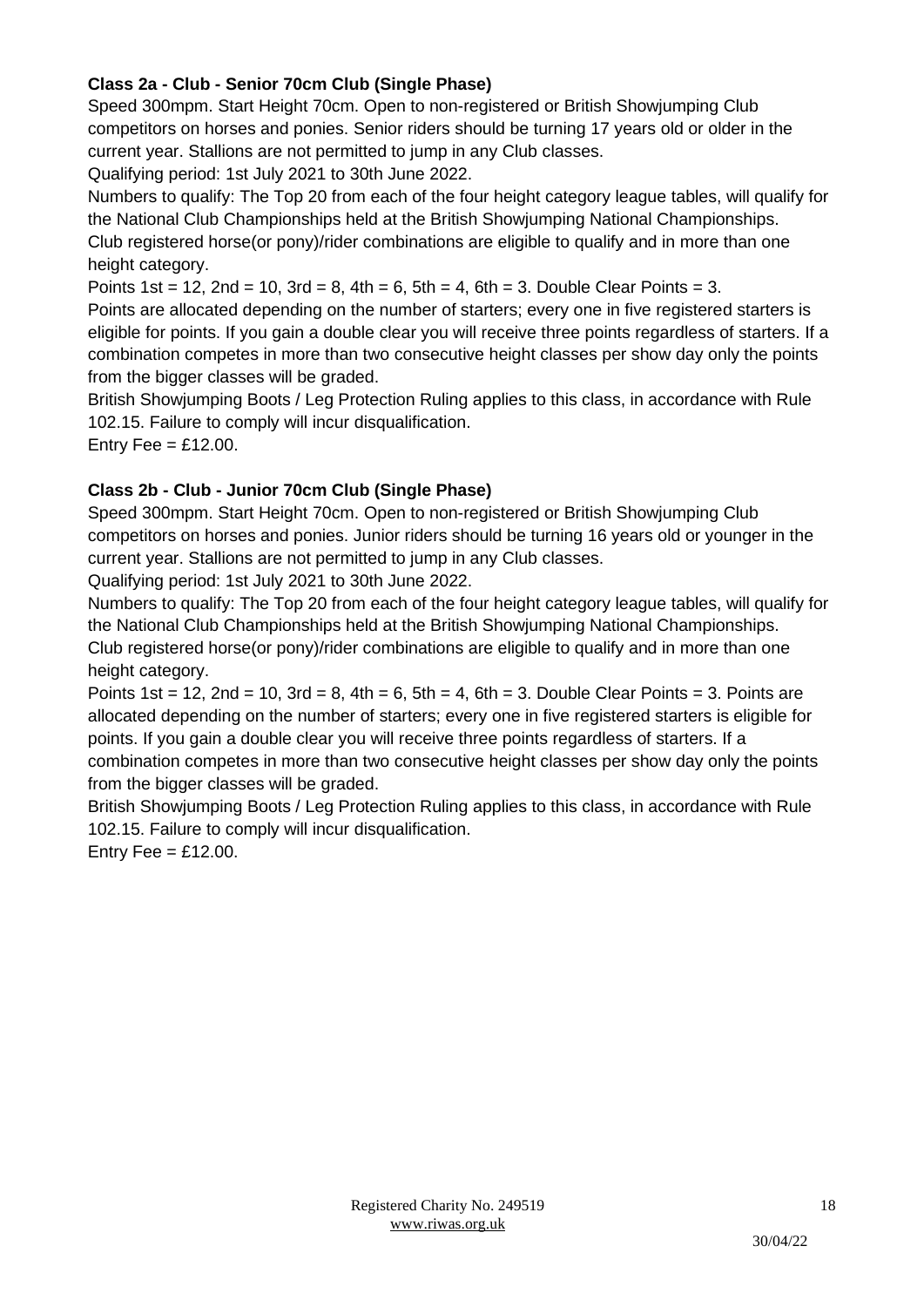## **Class 3a - Club - Senior 80cm Club (Single Phase)**

Speed 300mpm. Start Height 80cm. Open to non-registered or British Showjumping Club competitors on horses and ponies. Senior riders should be turning 17 years old or older in the current year. Stallions are not permitted to jump in any Club classes.

Qualifying period: 1st July 2021 to 30th June 2022.

Numbers to qualify: The Top 20 from each of the four height category league tables, will qualify for the National Club Championships held at the British Showjumping National Championships. Club registered horse(or pony)/rider combinations are eligible to qualify and in more than one height category.

Points  $1st = 12$ ,  $2nd = 10$ ,  $3rd = 8$ ,  $4th = 6$ ,  $5th = 4$ ,  $6th = 3$ . Double Clear Points = 3.

Points are allocated depending on the number of starters; every one in five registered starters is eligible for points. If you gain a double clear you will receive three points regardless of starters. If a combination competes in more than two consecutive height classes per show day only the points from the bigger classes will be graded.

British Showjumping Boots / Leg Protection Ruling applies to this class, in accordance with Rule 102.15. Failure to comply will incur disqualification.

Entry Fee  $=$  £12.00.

## **Class 3b - Club - Junior 80cm Club (Single Phase)**

Speed 300mpm. Start Height 80cm. Open to non-registered or British Showjumping Club competitors on horses and ponies. Junior riders should be turning 16 years old or younger in the current year. Stallions are not permitted to jump in any Club classes.

Qualifying period: 1st July 2021 to 30th June 2022.

Numbers to qualify: The Top 20 from each of the four height category league tables, will qualify for the National Club Championships held at the British Showjumping National Championships. Club registered horse(or pony)/rider combinations are eligible to qualify and in more than one height category.

Points  $1st = 12$ ,  $2nd = 10$ ,  $3rd = 8$ ,  $4th = 6$ ,  $5th = 4$ ,  $6th = 3$ . Double Clear Points = 3.

Points are allocated depending on the number of starters; every one in five registered starters is eligible for points. If you gain a double clear you will receive three points regardless of starters. If a combination competes in more than two consecutive height classes per show day only the points from the bigger classes will be graded.

British Showjumping Boots / Leg Protection Ruling applies to this class, in accordance with Rule 102.15. Failure to comply will incur disqualification.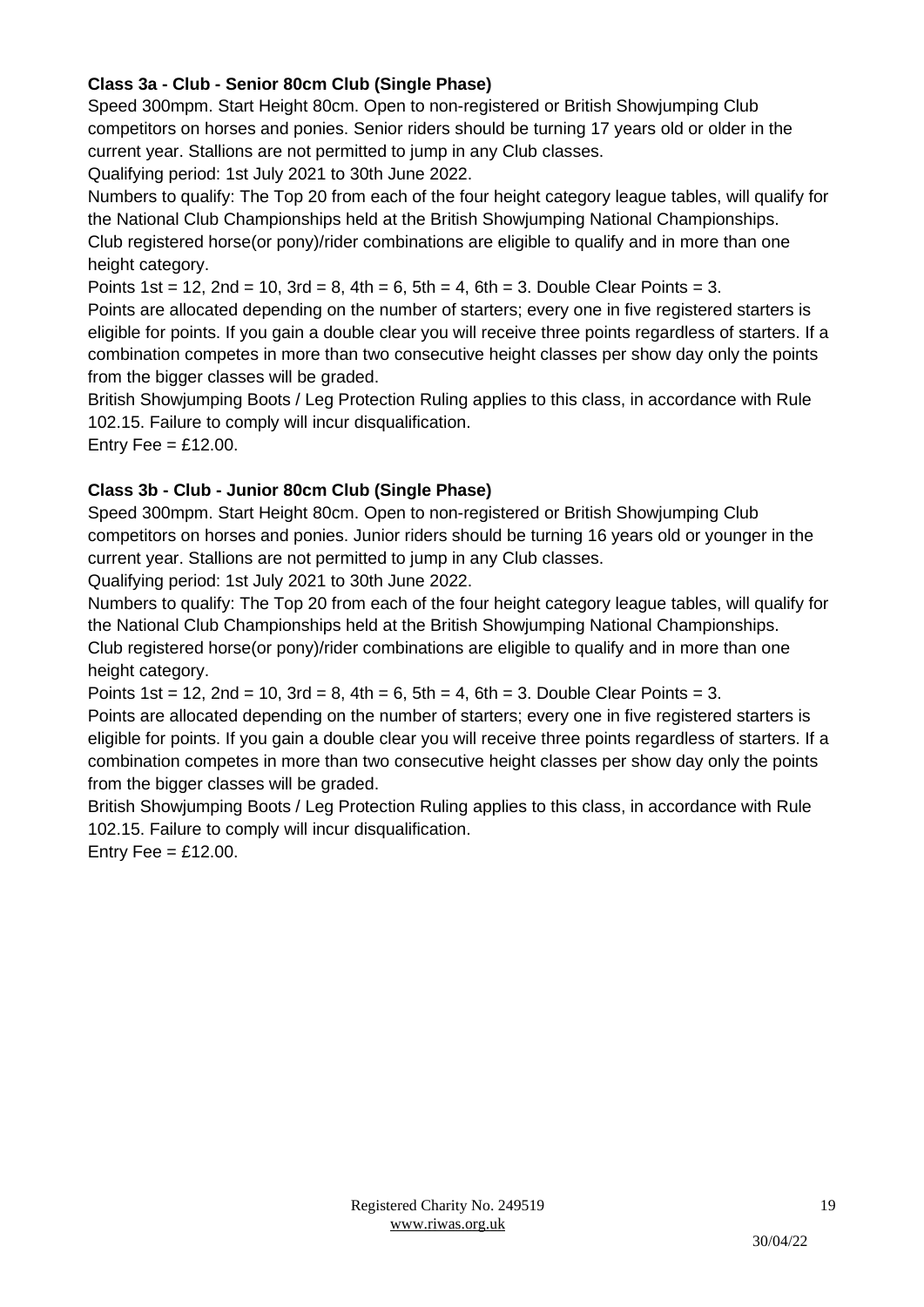## **Class 4a - Club - Senior 90cm Club (Single Phase)**

Speed 300mpm. Start Height 90cm. Open to non-registered or British Showjumping Club competitors on horses and ponies. Senior riders should be turning 17 years old or older in the current year. Stallions are not permitted to jump in any Club classes.

Qualifying period: 1st July 2021 to 30th June 2022.

Numbers to qualify: The Top 20 from each of the four height category league tables, will qualify for the National Club Championships held at the British Showjumping National Championships. Club registered horse(or pony)/rider combinations are eligible to qualify and in more than one height category.

Points  $1st = 12$ ,  $2nd = 10$ ,  $3rd = 8$ ,  $4th = 6$ ,  $5th = 4$ ,  $6th = 3$ . Double Clear Points = 3.

Points are allocated depending on the number of starters; every one in five registered starters is eligible for points. If you gain a double clear you will receive three points regardless of starters. If a combination competes in more than two consecutive height classes per show day only the points from the bigger classes will be graded.

British Showjumping Boots / Leg Protection Ruling applies to this class, in accordance with Rule 102.15. Failure to comply will incur disqualification.

Entry Fee  $=$  £12.00.

## **Class 4b - Club - Junior 90cm Club (Single Phase)**

Speed 300mpm. Start Height 90cm. Open to non-registered or British Showjumping Club competitors on horses and ponies. Junior riders should be turning 16 years old or younger in the current year. Stallions are not permitted to jump in any Club classes.

Qualifying period: 1st July 2021 to 30th June 2022.

Numbers to qualify: The Top 20 from each of the four height category league tables, will qualify for the National Club Championships held at the British Showjumping National Championships. Club registered horse(or pony)/rider combinations are eligible to qualify and in more than one height category.

Points  $1st = 12$ ,  $2nd = 10$ ,  $3rd = 8$ ,  $4th = 6$ ,  $5th = 4$ ,  $6th = 3$ . Double Clear Points = 3.

Points are allocated depending on the number of starters; every one in five registered starters is eligible for points. If you gain a double clear you will receive three points regardless of starters. If a combination competes in more than two consecutive height classes per show day only the points from the bigger classes will be graded.

British Showjumping Boots / Leg Protection Ruling applies to this class, in accordance with Rule 102.15. Failure to comply will incur disqualification.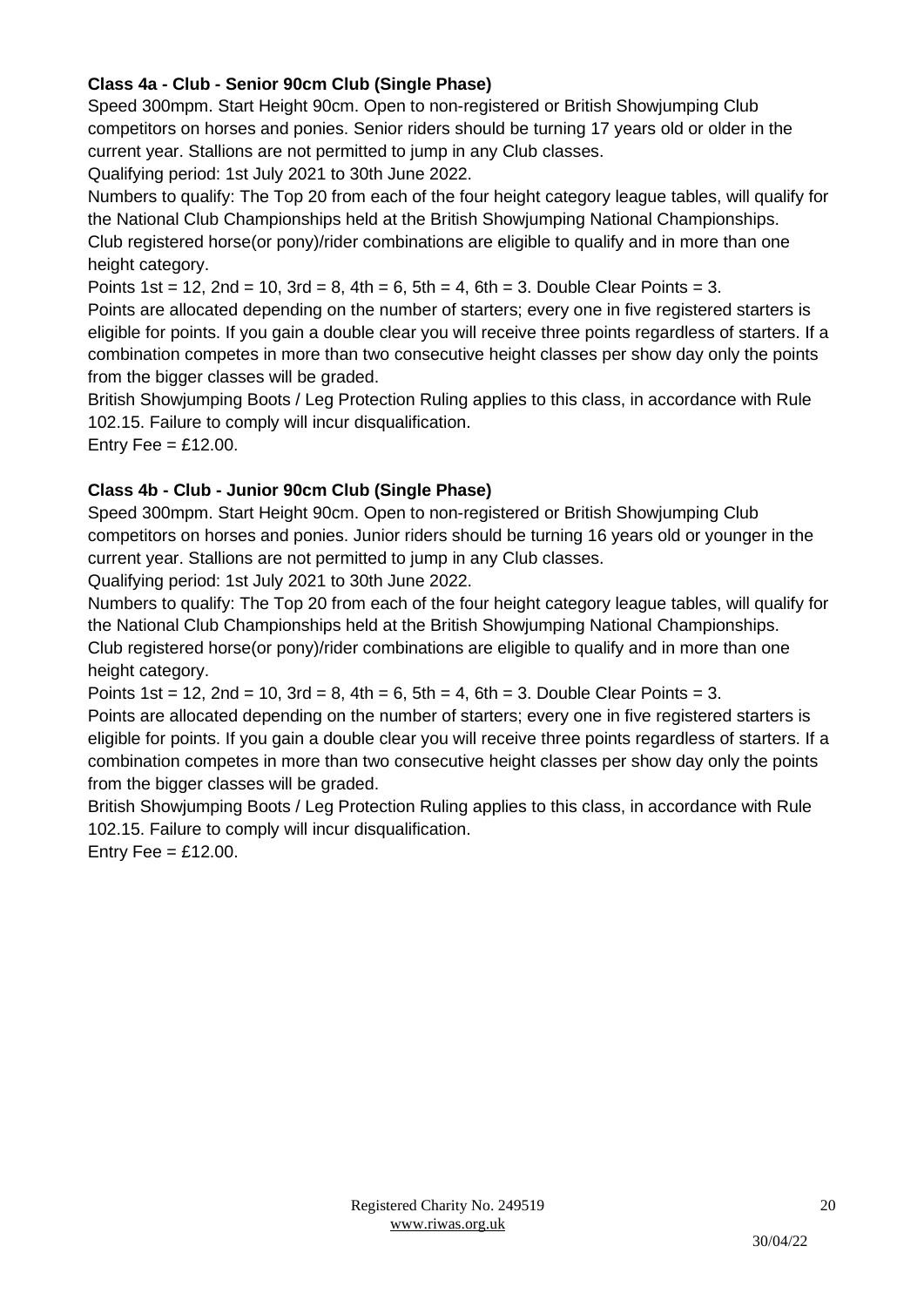## **Class 5a - Equissage Pulse Senior British Novice First Round**

Rule 316. Single Phase. Speed 325mpm. Start Height 90cm. Horses (or ponies in pony competitions) may compete in one section only. Entry qualifications: to be ridden by Adult, Associate or Junior Members a) For horses in Grade C that have not won a total of 125 points. Four Double Clears will qualify - in accordance with Rule 316.6. b) For all horses born on or after 1 January 2018 irrespective of points. Horses will only be eligible for double clear qualification to Second Rounds if they reach the age of four years or under in the same calendar year as the British Novice Final - in accordance with Rule 316.6.

Qualifies for: Senior British Novice Championship - Second Round. Qualifying period: 1st May - 30th April inclusive. Numbers to qualify: Those horses which jump a clear round in the first round, followed by a clear round in the jumpoff, in at least four British Novice First Round competitions held in any qualifying period will qualify to compete in the British Novice Second Rounds, irrespective of their placings for prize money in those competitions, which will be determined by the normal Table A rules (Rule 191). Horses in the class must go in to the jump-off and go clear to gain a double clear round qualification.

If combined with an open: In Category 1 Shows and in the event of 30 starters or more the Open and the British Novice section will be split with two sets of prize money awarded. In Category 2 Shows the sections must always be split with two sets of prize money awarded, irrespective of starters.

Prizes: 1st: £20.00, 2nd: £15.00, 3rd: £15.00, 4th: £13.00, Total: £63.00. Entry Fee = £15.00

## **Class 5b - Senior 90cm Open (Single Phase)**

Speed 325mpm. Start Height 90cm. For registered horses in Grades: A, B & C. Ridden by Adult, Associate or Junior Members who will be aged 12 years or over in the current calendar year. Horses (or ponies in pony competitions) may compete in one section only. Prizes: 1st: £20.00, 2nd: £15.00, 3rd: £15.00, 4th: £13.00, Entry Fee = £15.00

## **Class 6a - Nupafeed Supplements Senior Discovery - First Round**

Rule 314. Single Phase. Speed 325mpm. Start Height 1.00m. Horses (or ponies in pony competitions) may compete in one section only. Entry qualifications: to be ridden by Adult, Associate or Junior Members. a) For horses in Grade C that have not won a total of 225 points. Four Double Clears will qualify - in accordance with Rule 314.6. b) For all horses born on or after 1 January 2017 irrespective of points. Horses will only be eligible for double clear qualification to Second Rounds if they reach the age of five years or under in the same calendar year as the Discovery Final - in accordance with Rule 314.6.

Qualifies for: Nupafeed Supplements Discovery Championship Second Round. Qualifying period: 1st May-30th April inclusive. Numbers to qualify: Those horses that jump a clear round in the first round, followed by a clear round in the jump-off, in at least four First Round competitions held in any qualifying period, will qualify to compete in the Senior Discovery Second Rounds, irrespective of their placings for prize money in those competitions, which will be determined by the normal Table A Rules (Rule 191). Horses in the class must go into the jump-off and go clear to gain a double clear round qualification.

If combined with an open: In Category 1 Shows and in the event of 30 starters or more the Open and the Discovery section will be split with two sets of prize money awarded. In Category 2 Shows the sections must always be split with two sets of prize money awarded, irrespective of starters. Prizes: 1st: £20.00, 2nd: £15.00, 3rd: £15.00, 4th: £13.00, Entry Fee = £15.00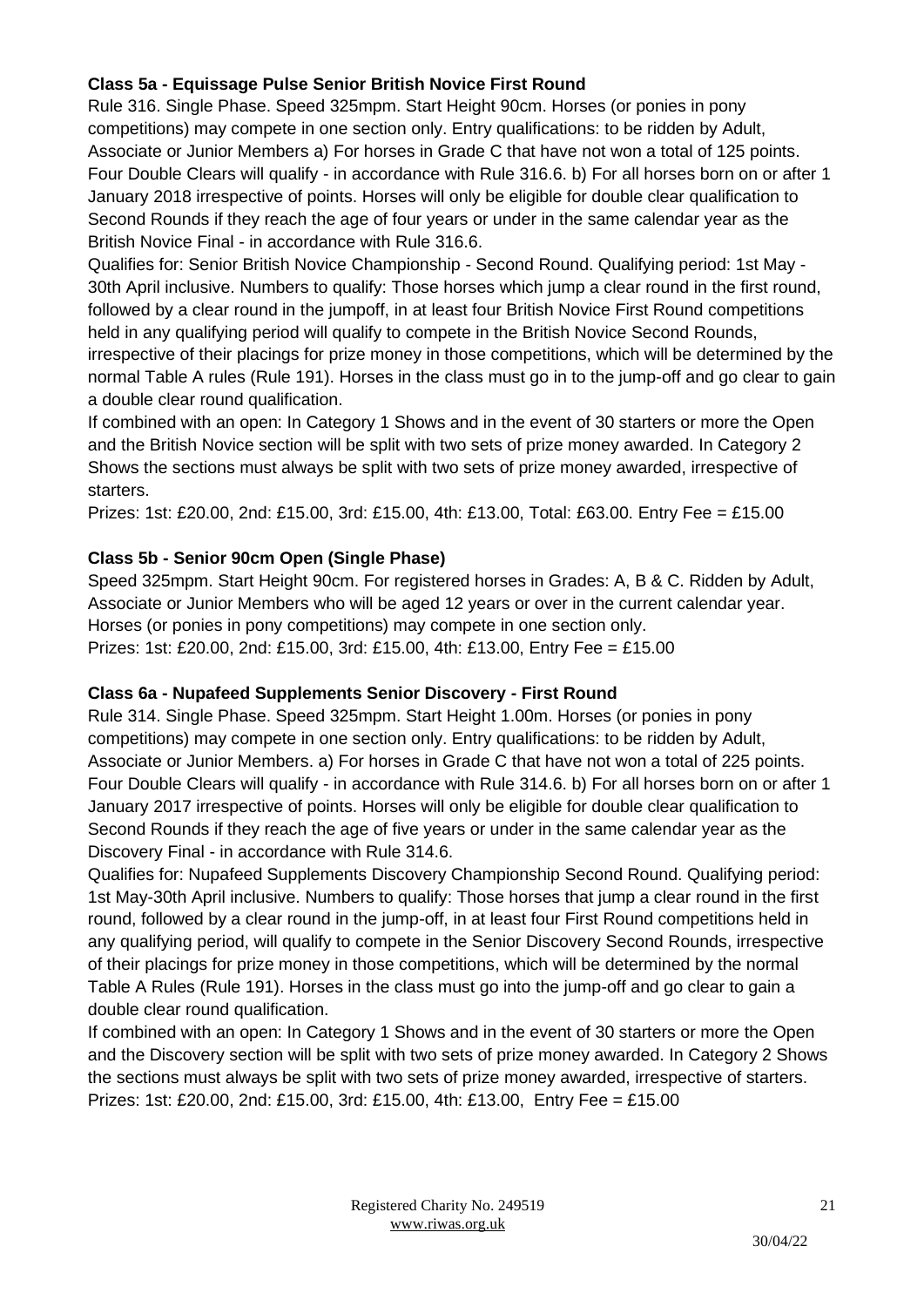## **Class 6b - Senior 1.00m Open (Single Phase)**

Speed 325mpm. Start Height 1.00m.

For registered horses in Grades: A, B & C. Ridden by Adult, Associate or Junior Members who will be aged 12 years or over in the current calendar year. Horses (or ponies in pony competitions) may compete in one section only.

Prizes: 1st: £20.00, 2nd: £15.00, 3rd: £15.00, 4th: £13.00, Entry Fee = £15.00

## **Class 7 - Senior Newcomers – First Round /1.10m Open**

Rule 312. Single Phase. Speed 325mpm. Start Height 1.10m. In the event of 30 or more starters the class will be split and two sets of prize money awarded. Horses (or ponies in pony competitions) may compete in one section only.

Newcomers: (a) For registered horses in Grade C that have not won a total of 375 points. Four double clears will qualify - in accordance with rule 312.6 (b) For all horses born on or after 1st January 2016, irrespective of Points. Horses will only be eligible for double clear qualification to Second Rounds if they reach the age of six years or under in the same calendar year as the Newcomers Final - in accordance with Rule 312.6. Four double clears will qualify for the Senior Newcomers Second Rounds. Qualifying period: The Senior Newcomers Second Round qualifying period for the 2022 second rounds is 1 May '21 – 30 April '22 (subject to revision). If combined with an open: In the event of 30 or more starters the class will be split with two sets of prize money. 1.10m Open: For registered horses ridden by Adult, Associate or Junior Members. Prizes: 1st: £25.00, 2nd: £20.00, 3rd: £15.00, 4th: £15.00, Entry Fee = £15.00

## **Class 8 - Equitop GLME Senior Foxhunter First Round/1.20m**

Open Rule 310. Single Phase. Speed 350mpm. Start Height 1.20m.

First place rosette kindly sponsored by Equitop GLME

In the event of 30 or more starters the class will be split and two sets of prize money awarded. Horses (or ponies in pony competitions) may compete in one section only. Foxhunter: (a) For registered horses in Grade C that have not won a total of 700 points. Four double clears will qualify - in accordance with rule 310.6 (b) For all registered horses born on or after 1 January 2015, irrespective of points. Horses will be eligible for double clear qualification to attend second rounds providing they reach the age of seven years or under in the same calendar year as the Foxhunter Final - in accordance with rule 310.6 Four double clears will qualify. Four double clears will qualify for the Senior Foxhunter Second Rounds. Qualifying period: The Senior Foxhunter Second Round qualifying period for the 2022 second rounds is 1 May '21 – 30 April '22 (subject to revision). Those horses that have qualified for the Senior Foxhunter Championship in 2022 are not eligible for qualification to the 2023 Championship.

If combined with an open: In the event of 30 or more starters the class will be split with two sets of prize money.

1.20m Open: For registered horses ridden by Adult, Associate or Junior Members.

Prizes: 1st: £30.00, 2nd: £20.00, 3rd: £15.00, 4th: £15.00, 5th: £15.00, Entry Fee = £15.00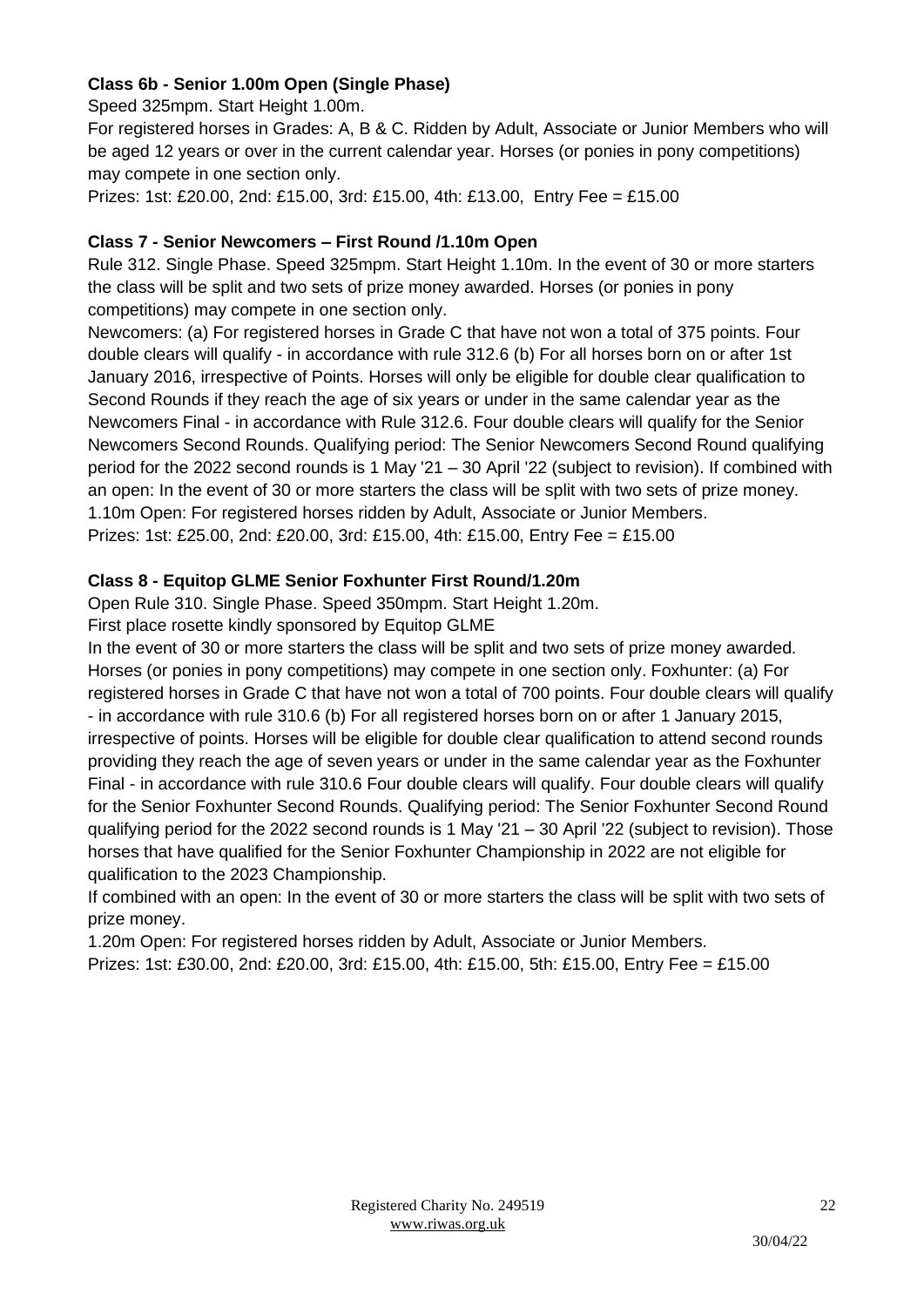## **Class 9 - Arena 1 - Puissance**

Rule 278. Table A. Speed 0mpm. Start Height 90cm. DRAWN ORDER In the event of insufficient entries lower prizes will be withheld. Rule - 76.6 This competition takes place over an initial course of four to six large single obstacles. The competition is judged under Table A, not against the clock, with a time limit of two minutes. In the event of equality of faults for first place, there will be up to four successive jumps-off, not against the clock, over two obstacles only, which must be a wall and a spread obstacle (not a water jump). After the first round an optional obstacle must be provided in the arena which the competitor may attempt to jump once in each jump-off at his/her discretion. Errors at this obstacle are not penalised. The Judge at his/her discretion may terminate the competition after the third jump-off. In the event of equality of faults in the final jump-off competitors are placed equal and divide the prize money. Competitors who withdraw from or retire during a jump-off are placed equal with those who are eliminated in the same jump-off (Rules 203, 204). Pre-Entry Drawn Order

Prizes: 1st: £50.00, 2nd: £35.00, 3rd: £25.00, 4th: £20.00, 5th: £15.00, 6th: £15.00 Entry Fee  $=$  £20.00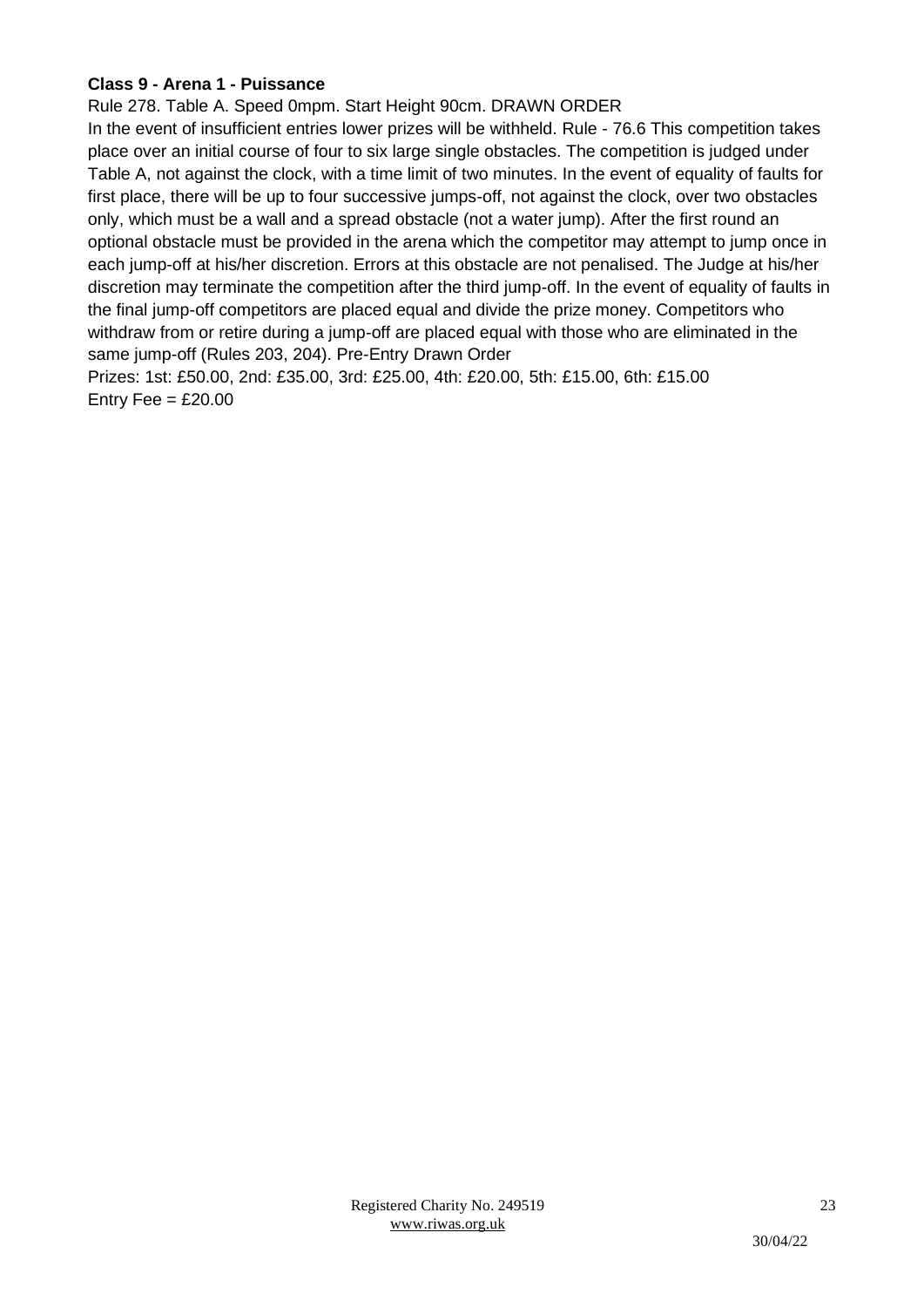# **Sunday 26 June 2022**

## **Class 10a - Club - Senior 60cm Club (Single Phase)**

Speed 300mpm. Start Height 60cm. DRAWN ORDER

In the event of insufficient entries lower prizes will be withheld. Rule - 76.6

Open to non-registered or British Showjumping Club competitors on horses and ponies. Senior riders should be turning 17 years old or older in the current year. Stallions are not permitted to jump in any Club classes.

Qualifying period: 1st July 2021 to 30th June 2022.

Numbers to qualify: The Top 20 from each of the four height category league tables, will qualify for the National Club Championships held at the British Showjumping National Championships. Club registered horse(or pony)/rider combinations are eligible to qualify and in more than one height category.

Points  $1st = 12$ ,  $2nd = 10$ ,  $3rd = 8$ ,  $4th = 6$ ,  $5th = 4$ ,  $6th = 3$ . Double Clear Points = 3.

Points are allocated depending on the number of starters; every one in five registered starters is eligible for points. If you gain a double clear you will receive three points regardless of starters. If a combination competes in more than two consecutive height classes per show day only the points from the bigger classes will be graded.

British Showjumping Boots / Leg Protection Ruling applies to this class, in accordance with Rule 102.15. Failure to comply will incur disqualification.

Entry Fee  $=$  £12.00.

## **Class 10b - Club - Junior 60cmClub (Single Phase)**

Speed 300mpm. Start Height 60cm. DRAWN ORDER

In the event of insufficient entries lower prizes will be withheld. Rule - 76.6

Open to non-registered or British Showjumping Club competitors on horses and ponies. Junior riders should be turning 16 years old or younger in the current year. Stallions are not permitted to jump in any Club classes.

Qualifying period: 1st July 2021 to 30th June 2022.

Numbers to qualify: The Top 20 from each of the four height category league tables, will qualify for the National Club Championships held at the British Showjumping National Championships. Club registered horse(or pony)/rider combinations are eligible to qualify and in more than one height category.

Points  $1st = 12$ ,  $2nd = 10$ ,  $3rd = 8$ ,  $4th = 6$ ,  $5th = 4$ ,  $6th = 3$ . Double Clear Points = 3.

Points are allocated depending on the number of starters; every one in five registered starters is eligible for points. If you gain a double clear you will receive three points regardless of starters. If a combination competes in more than two consecutive height classes per show day only the points from the bigger classes will be graded.

British Showjumping Boots / Leg Protection Ruling applies to this class, in accordance with Rule 102.15. Failure to comply will incur disqualification.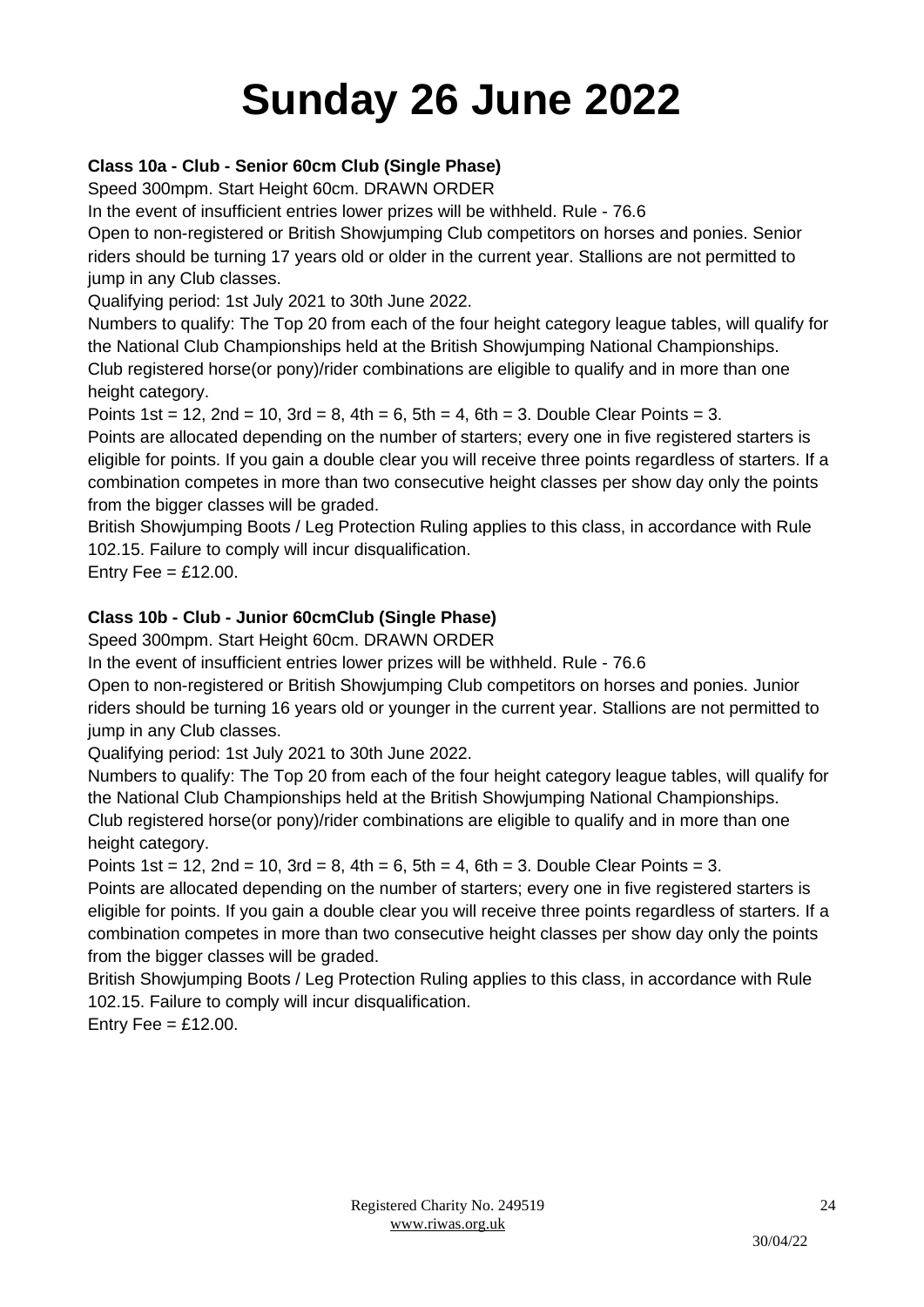## **Class 11a - Club - Senior 70cm Club (Single Phase)**

Speed 300mpm. Start Height 70cm. Open to non-registered or British Showjumping Club competitors on horses and ponies. Senior riders should be turning 17 years old or older in the current year. Stallions are not permitted to jump in any Club classes.

Qualifying period: 1st July 2021 to 30th June 2022.

Numbers to qualify: The Top 20 from each of the four height category league tables, will qualify for the National Club Championships held at the British Showjumping National Championships. Club registered horse(or pony)/rider combinations are eligible to qualify and in more than one height category.

Points  $1st = 12$ ,  $2nd = 10$ ,  $3rd = 8$ ,  $4th = 6$ ,  $5th = 4$ ,  $6th = 3$ . Double Clear Points = 3.

Points are allocated depending on the number of starters; every one in five registered starters is eligible for points. If you gain a double clear you will receive three points regardless of starters. If a combination competes in more than two consecutive height classes per show day only the points from the bigger classes will be graded.

British Showjumping Boots / Leg Protection Ruling applies to this class, in accordance with Rule 102.15. Failure to comply will incur disqualification.

Entry Fee  $=$  £12.00.

## **Class 11b - Club - Junior 70cm Club (Single Phase)**

Speed 300mpm. Start Height 70cm. Open to non-registered or British Showjumping Club competitors on horses and ponies. Junior riders should be turning 16 years old or younger in the current year. Stallions are not permitted to jump in any Club classes.

Qualifying period: 1st July 2021 to 30th June 2022.

Numbers to qualify: The Top 20 from each of the four height category league tables, will qualify for the National Club Championships held at the British Showjumping National Championships. Club registered horse(or pony)/rider combinations are eligible to qualify and in more than one height category.

Points 1st = 12, 2nd = 10, 3rd = 8, 4th = 6, 5th = 4, 6th = 3. Double Clear Points = 3. Points are allocated depending on the number of starters; every one in five registered starters is eligible for points. If you gain a double clear you will receive three points regardless of starters. If a combination competes in more than two consecutive height classes per show day only the points from the bigger classes will be graded.

British Showjumping Boots / Leg Protection Ruling applies to this class, in accordance with Rule 102.15. Failure to comply will incur disqualification.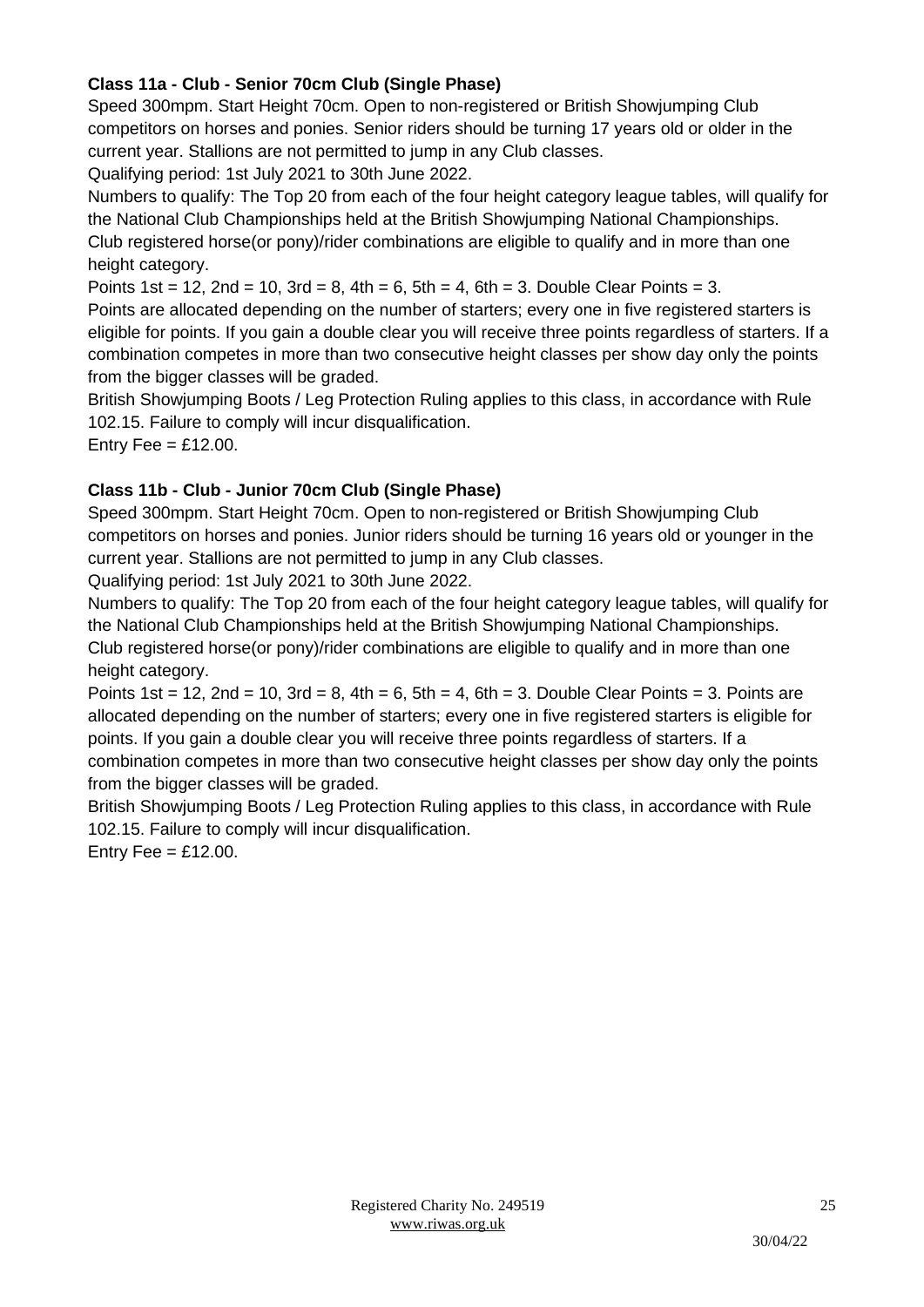## **Class 12a - Club - Senior 80cm Club (Single Phase)**

Speed 300mpm. Start Height 80cm. Open to non-registered or British Showjumping Club competitors on horses and ponies. Senior riders should be turning 17 years old or older in the current year. Stallions are not permitted to jump in any Club classes.

Qualifying period: 1st July 2021 to 30th June 2022.

Numbers to qualify: The Top 20 from each of the four height category league tables, will qualify for the National Club Championships held at the British Showjumping National Championships. Club registered horse(or pony)/rider combinations are eligible to qualify and in more than one height category.

Points  $1st = 12$ ,  $2nd = 10$ ,  $3rd = 8$ ,  $4th = 6$ ,  $5th = 4$ ,  $6th = 3$ . Double Clear Points = 3.

Points are allocated depending on the number of starters; every one in five registered starters is eligible for points. If you gain a double clear you will receive three points regardless of starters. If a combination competes in more than two consecutive height classes per show day only the points from the bigger classes will be graded.

British Showjumping Boots / Leg Protection Ruling applies to this class, in accordance with Rule 102.15. Failure to comply will incur disqualification.

Entry Fee  $=$  £12.00.

## **Class 12b - Club - Junior 80cm Club (Single Phase)**

Speed 300mpm. Start Height 80cm. Open to non-registered or British Showjumping Club competitors on horses and ponies. Junior riders should be turning 16 years old or younger in the current year. Stallions are not permitted to jump in any Club classes.

Qualifying period: 1st July 2021 to 30th June 2022.

Numbers to qualify: The Top 20 from each of the four height category league tables, will qualify for the National Club Championships held at the British Showjumping National Championships. Club registered horse(or pony)/rider combinations are eligible to qualify and in more than one height category.

Points  $1st = 12$ ,  $2nd = 10$ ,  $3rd = 8$ ,  $4th = 6$ ,  $5th = 4$ ,  $6th = 3$ . Double Clear Points = 3.

Points are allocated depending on the number of starters; every one in five registered starters is eligible for points. If you gain a double clear you will receive three points regardless of starters. If a combination competes in more than two consecutive height classes per show day only the points from the bigger classes will be graded.

British Showjumping Boots / Leg Protection Ruling applies to this class, in accordance with Rule 102.15. Failure to comply will incur disqualification.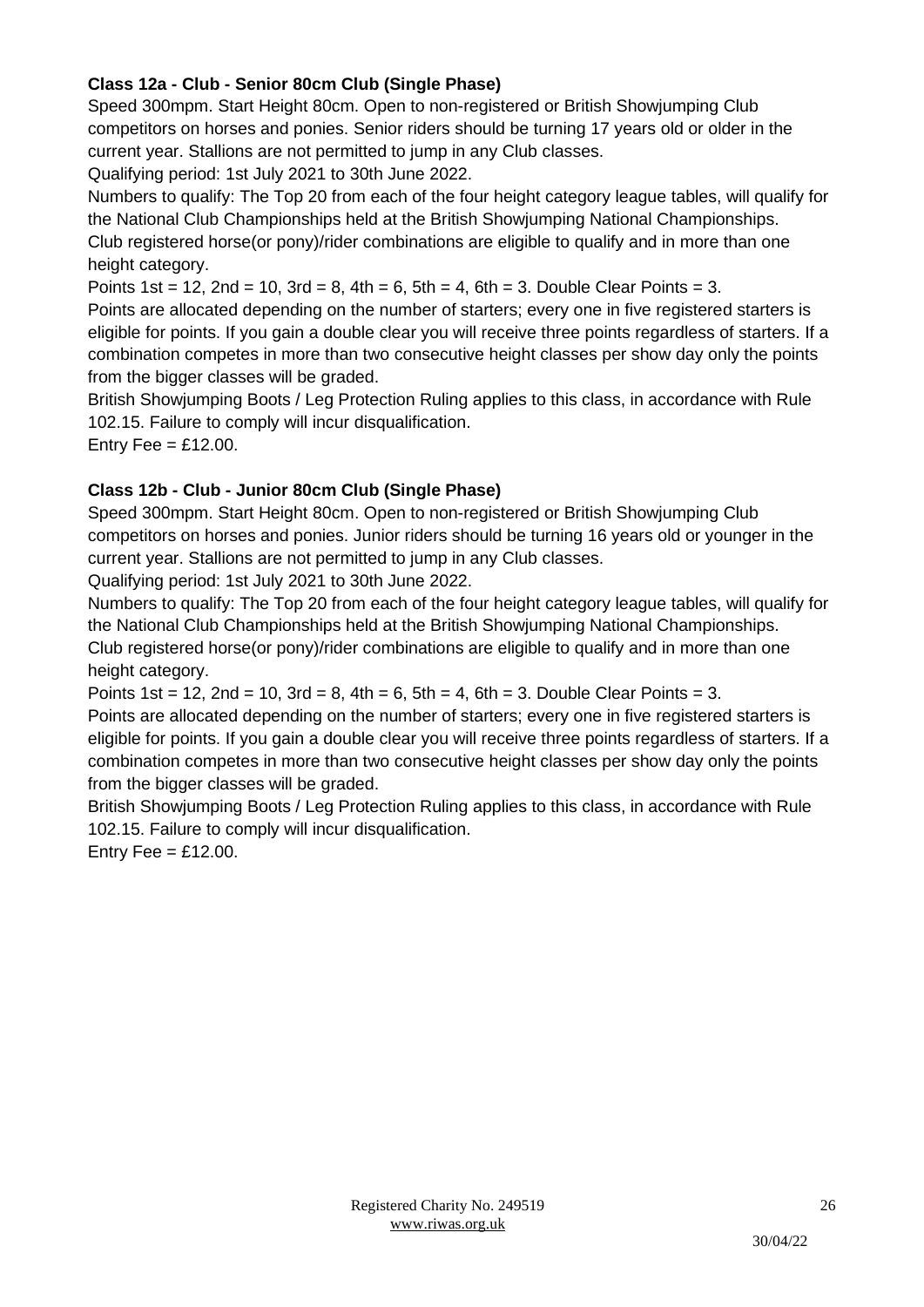## **Class 13a - Club - Senior 90cm Club (Single Phase)**

Speed 300mpm. Start Height 90cm. Open to non-registered or British Showjumping Club competitors on horses and ponies. Senior riders should be turning 17 years old or older in the current year. Stallions are not permitted to jump in any Club classes.

Qualifying period: 1st July 2021 to 30th June 2022.

Numbers to qualify: The Top 20 from each of the four height category league tables, will qualify for the National Club Championships held at the British Showjumping National Championships. Club registered horse(or pony)/rider combinations are eligible to qualify and in more than one height category.

Points  $1st = 12$ ,  $2nd = 10$ ,  $3rd = 8$ ,  $4th = 6$ ,  $5th = 4$ ,  $6th = 3$ . Double Clear Points = 3.

Points are allocated depending on the number of starters; every one in five registered starters is eligible for points. If you gain a double clear you will receive three points regardless of starters. If a combination competes in more than two consecutive height classes per show day only the points from the bigger classes will be graded.

British Showjumping Boots / Leg Protection Ruling applies to this class, in accordance with Rule 102.15. Failure to comply will incur disqualification.

Entry Fee  $=$  £12.00.

## **Class 13b - Club - Junior 90cm Club (Single Phase)**

Speed 300mpm. Start Height 90cm. Open to non-registered or British Showjumping Club competitors on horses and ponies. Junior riders should be turning 16 years old or younger in the current year. Stallions are not permitted to jump in any Club classes.

Qualifying period: 1st July 2021 to 30th June 2022.

Numbers to qualify: The Top 20 from each of the four height category league tables, will qualify for the National Club Championships held at the British Showjumping National Championships. Club registered horse(or pony)/rider combinations are eligible to qualify and in more than one height category.

Points  $1st = 12$ ,  $2nd = 10$ ,  $3rd = 8$ ,  $4th = 6$ ,  $5th = 4$ ,  $6th = 3$ . Double Clear Points = 3.

Points are allocated depending on the number of starters; every one in five registered starters is eligible for points. If you gain a double clear you will receive three points regardless of starters. If a combination competes in more than two consecutive height classes per show day only the points from the bigger classes will be graded.

British Showjumping Boots / Leg Protection Ruling applies to this class, in accordance with Rule 102.15. Failure to comply will incur disqualification.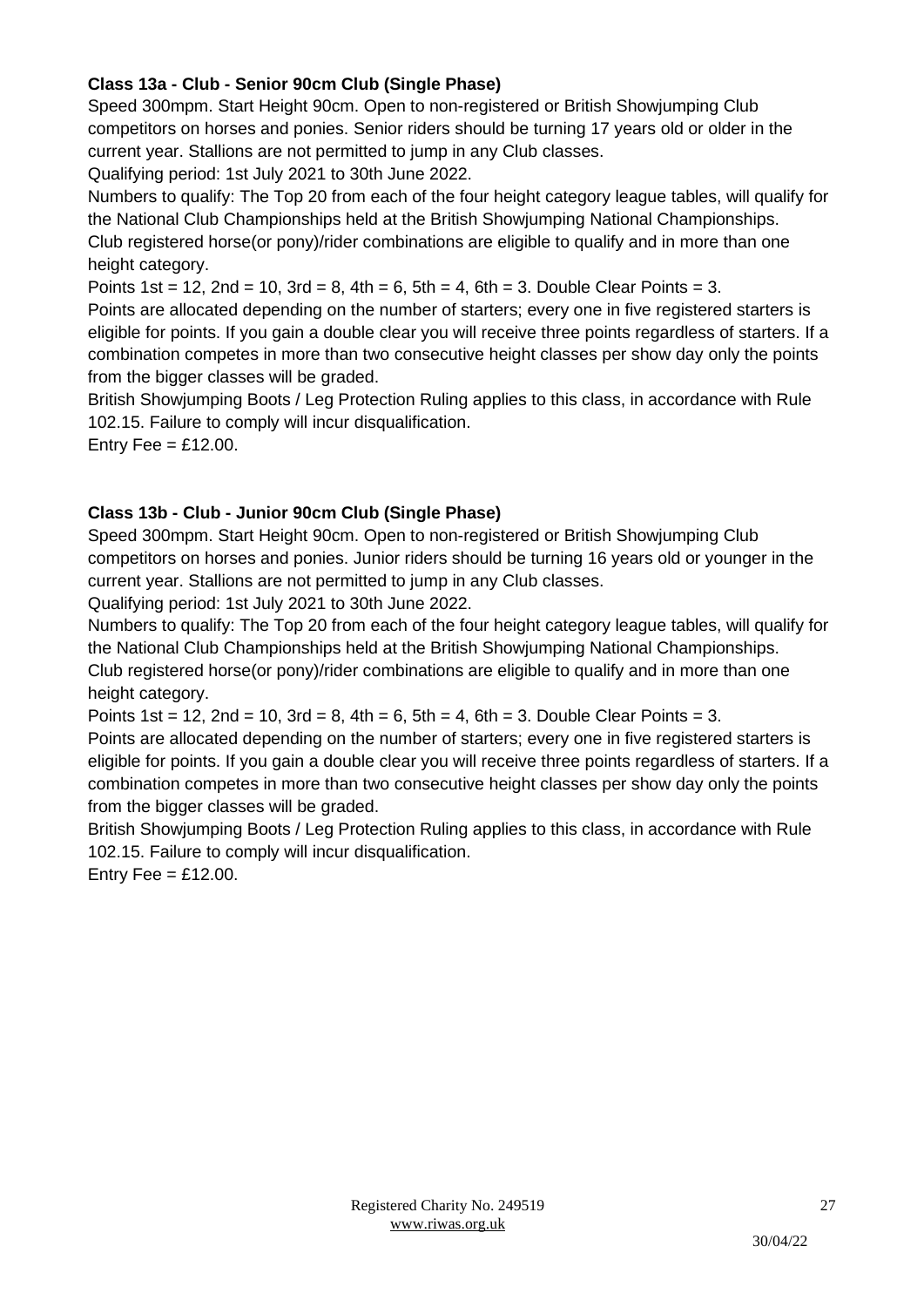## **Class 14a - Equissage Pulse Senior British Novice First Round**

Rule 316. Single Phase. Speed 325mpm. Start Height 90cm. Horses (or ponies in pony competitions) may compete in one section only. Entry qualifications: to be ridden by Adult, Associate or Junior Members a) For horses in Grade C that have not won a total of 125 points. Four Double Clears will qualify - in accordance with Rule 316.6. b) For all horses born on or after 1 January 2018 irrespective of points. Horses will only be eligible for double clear qualification to Second Rounds if they reach the age of four years or under in the same calendar year as the British Novice Final - in accordance with Rule 316.6.

Qualifies for: Senior British Novice Championship - Second Round. Qualifying period: 1st May - 30th April inclusive. Numbers to qualify: Those horses which jump a clear round in the first round, followed by a clear round in the jumpoff, in at least four British Novice First Round competitions held in any qualifying period will qualify to compete in the British Novice Second Rounds, irrespective of their placings for prize money in those competitions, which will be determined by the normal Table A rules (Rule 191). Horses in the class must go in to the jump-off and go clear to gain a double clear round qualification.

If combined with an open: In Category 1 Shows and in the event of 30 starters or more the Open and the British Novice section will be split with two sets of prize money awarded. In Category 2 Shows the sections must always be split with two sets of prize money awarded, irrespective of starters.

Prizes: 1st: £20.00, 2nd: £15.00, 3rd: £15.00, 4th: £13.00, Total: £63.00. Entry Fee = £15.00

## **Class 14b - Senior 90cm Open (Single Phase)**

Speed 325mpm. Start Height 90cm. For registered horses in Grades: A, B & C. Ridden by Adult, Associate or Junior Members who will be aged 12 years or over in the current calendar year. Horses (or ponies in pony competitions) may compete in one section only. Prizes: 1st: £20.00, 2nd: £15.00, 3rd: £15.00, 4th: £13.00, Entry Fee = £15.00

## **Class 15a - Nupafeed Supplements Senior Discovery - First Round**

Rule 314. Single Phase. Speed 325mpm. Start Height 1.00m. Horses (or ponies in pony competitions) may compete in one section only. Entry qualifications: to be ridden by Adult, Associate or Junior Members. a) For horses in Grade C that have not won a total of 225 points. Four Double Clears will qualify - in accordance with Rule 314.6. b) For all horses born on or after 1 January 2017 irrespective of points. Horses will only be eligible for double clear qualification to Second Rounds if they reach the age of five years or under in the same calendar year as the Discovery Final - in accordance with Rule 314.6.

Qualifies for: Nupafeed Supplements Discovery Championship Second Round. Qualifying period: 1st May-30th April inclusive. Numbers to qualify: Those horses that jump a clear round in the first round, followed by a clear round in the jump-off, in at least four First Round competitions held in any qualifying period, will qualify to compete in the Senior Discovery Second Rounds, irrespective of their placings for prize money in those competitions, which will be determined by the normal Table A Rules (Rule 191). Horses in the class must go into the jump-off and go clear to gain a double clear round qualification.

If combined with an open: In Category 1 Shows and in the event of 30 starters or more the Open and the Discovery section will be split with two sets of prize money awarded. In Category 2 Shows the sections must always be split with two sets of prize money awarded, irrespective of starters. Prizes: 1st: £20.00, 2nd: £15.00, 3rd: £15.00, 4th: £13.00, Entry Fee = £15.00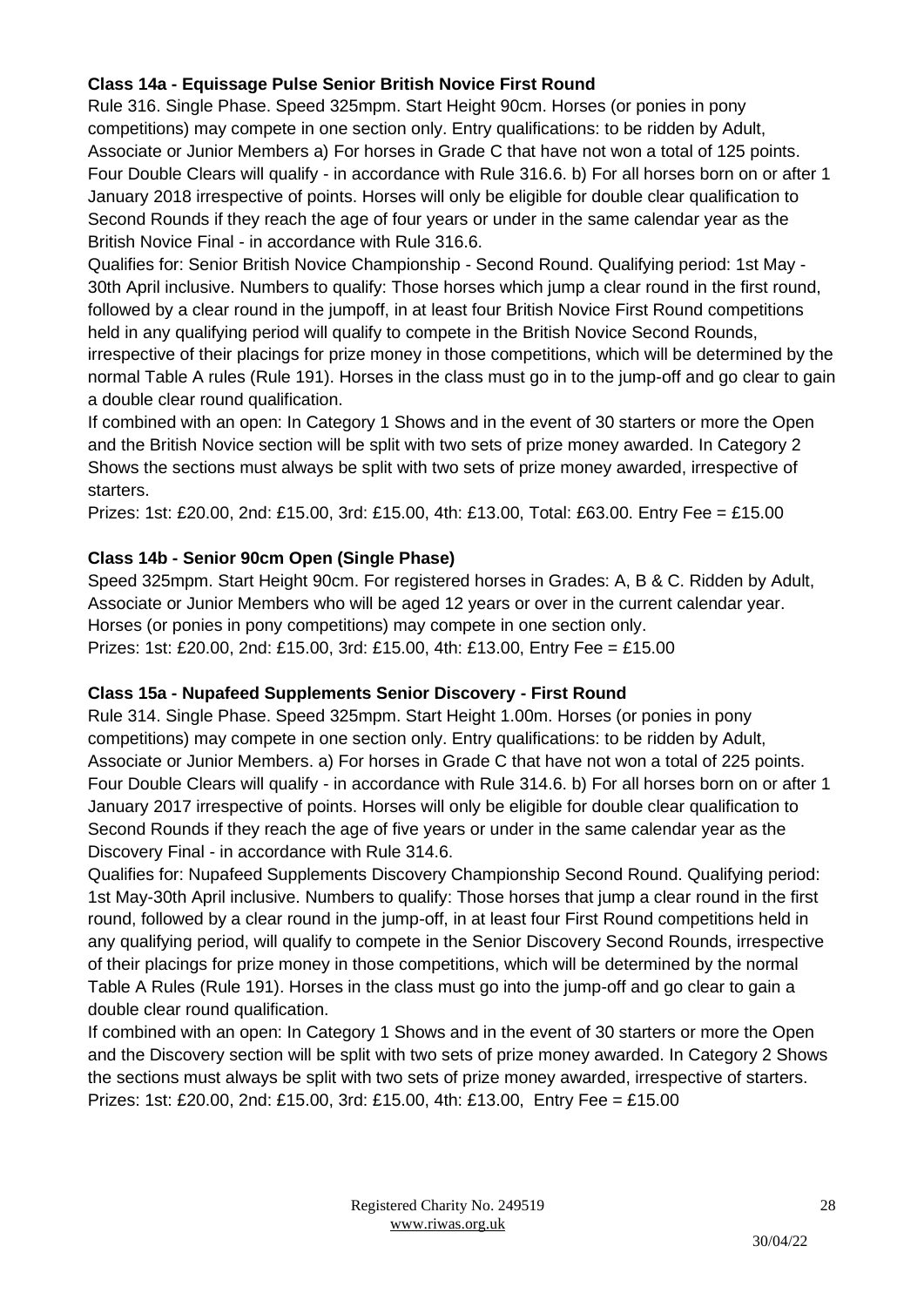## **Class 15b - Senior 1.00m Open (Single Phase)**

Speed 325mpm. Start Height 1.00m.

For registered horses in Grades: A, B & C. Ridden by Adult, Associate or Junior Members who will be aged 12 years or over in the current calendar year. Horses (or ponies in pony competitions) may compete in one section only.

Prizes: 1st: £20.00, 2nd: £15.00, 3rd: £15.00, 4th: £13.00, Entry Fee = £15.00

## **Class 16 - Senior Newcomers – First Round /1.10m Open**

Rule 312. Single Phase. Speed 325mpm. Start Height 1.10m. In the event of 30 or more starters the class will be split and two sets of prize money awarded. Horses (or ponies in pony competitions) may compete in one section only.

Newcomers: (a) For registered horses in Grade C that have not won a total of 375 points. Four double clears will qualify - in accordance with rule 312.6 (b) For all horses born on or after 1st January 2016, irrespective of Points. Horses will only be eligible for double clear qualification to Second Rounds if they reach the age of six years or under in the same calendar year as the Newcomers Final - in accordance with Rule 312.6. Four double clears will qualify for the Senior Newcomers Second Rounds. Qualifying period: The Senior Newcomers Second Round qualifying period for the 2022 second rounds is 1 May '21 – 30 April '22 (subject to revision). If combined with an open: In the event of 30 or more starters the class will be split with two sets of prize money. 1.10m Open: For registered horses ridden by Adult, Associate or Junior Members. Prizes: 1st: £25.00, 2nd: £20.00, 3rd: £15.00, 4th: £15.00, Entry Fee = £15.00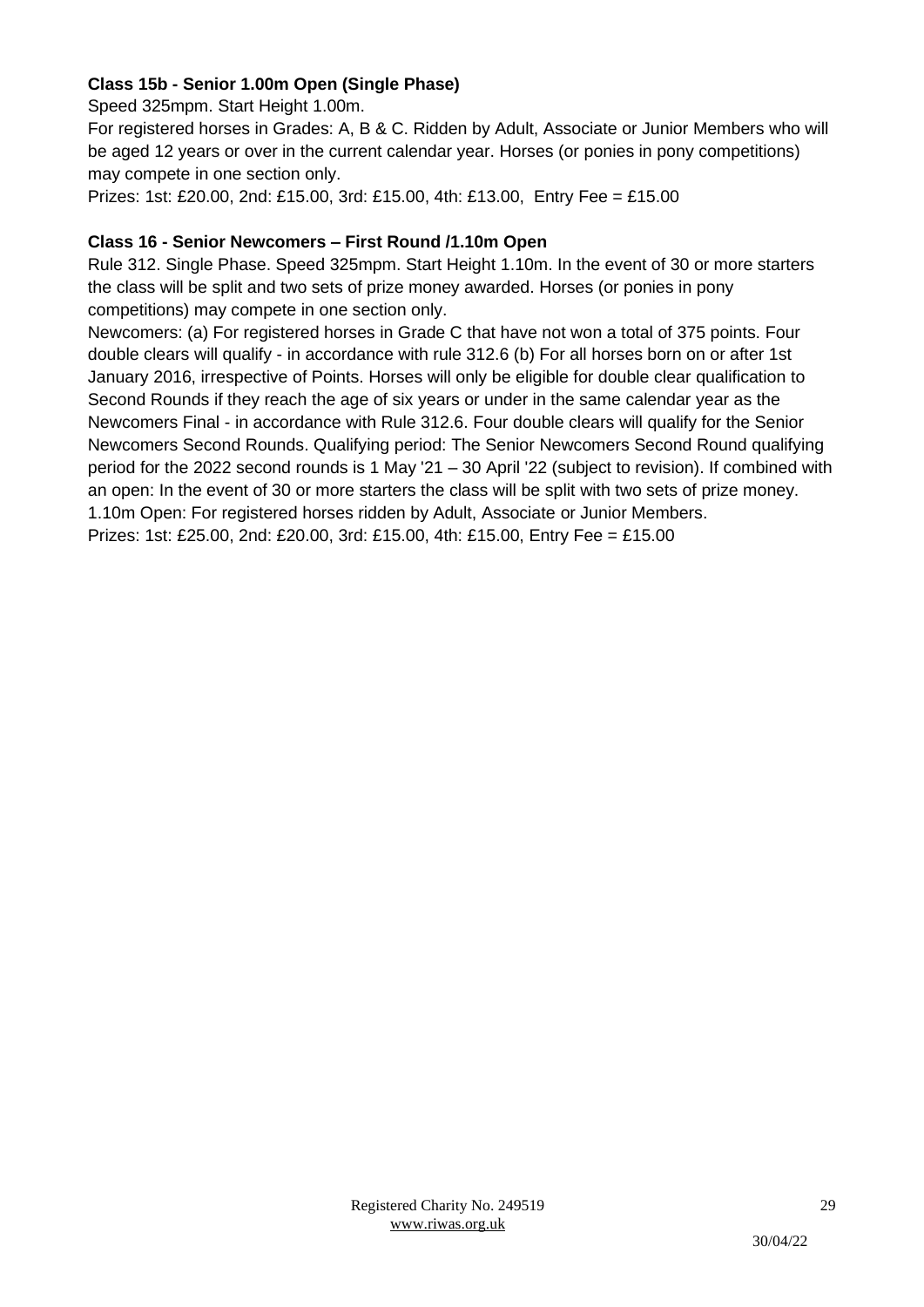## **Class 17 - Top Score**

Rule 273. Special Rule. Speed 350mpm. Start Height 90cm. DRAWN ORDER In the event of insufficient entries lower prizes will be withheld. Rule - 76.6 For registered horses to be ridden by Adult, Associate or Junior members. Each obstacle is clearly marked with a number of points from 10 to 120 according to its difficulty.

The time allowed is 60 seconds in an outdoor arena and 45 seconds in an indoor one. The competitor jumps what obstacles he/she chooses and may do so in either direction. The competitor scores the number of points allotted to each obstacle provided it is jumped clear. No points are scored for an obstacle knocked down (Rule 211).

Each obstacle may be jumped twice to score. Jumping, voluntarily or otherwise, an obstacle for the third or subsequent time or jumping or passing through an obstacle already knocked down or displaced, including the displacement of a lower element, does not incur elimination but scores no points.

Disobediences are not penalised since they decrease the time available in which to score. Following a disobedience a competitor may either attempt the same obstacle again or proceed to the next obstacle of his/her choice.

A second or subsequent disobedience does not incur elimination but the Judge may retire a competitor if it becomes apparent that repeated disobediences have destroyed all chance of the competitor featuring in the prize list.

The bell is rung as soon as the time allowed is reached. The competitor must then cross the finishing line in either direction to allow his/her time to be recorded. If he/she does not cross the finishing line, he/she is placed last of the competitors with the same number of points. The number of points allotted to the last obstacle jumped clear will be included in the competitor's score provided the horse has already started to take off at the moment when the time allowed is reached. An additional obstacle may be included in the course, to be known as the Joker. The Joker must be built as an upright (not a spread) obstacle and should be significantly higher than the other obstacles (Rules 134.3, 135.4).

The Joker may be jumped twice to score. If jumped clear, 200 points are added to the score, but if the Joker is knocked down 200 points are deducted from the score. In the event of equality of points, time decides.

Prizes: 1st: £50.00, 2nd: £35.00, 3rd: £25.00, 4th: £20.00, 5th: £15.00, 6th: £15.00 Entry Fee  $=$  £15.00.

## **Class 18 - National 1.30m Open**

Rule 306. Single Phase. Speed 375mpm. Start Height 1.30m. Open to registered horses to be ridden by Adult, Associate and Junior Members.

Qualifies for: The British Showjumping National Championships. Qualifying period: 1st July-30th June.

Numbers to qualify: Two double clears to qualify to the final. Double clear qualifications will not be obtained from one round competitions (e.g. Table A4 or Table A (1 Round))

Prizes: 1st: £50.00, 2nd: £35.00, 3rd: £25.00, 4th: £20.00, 5th: £20.00, Entry Fee = £20.00